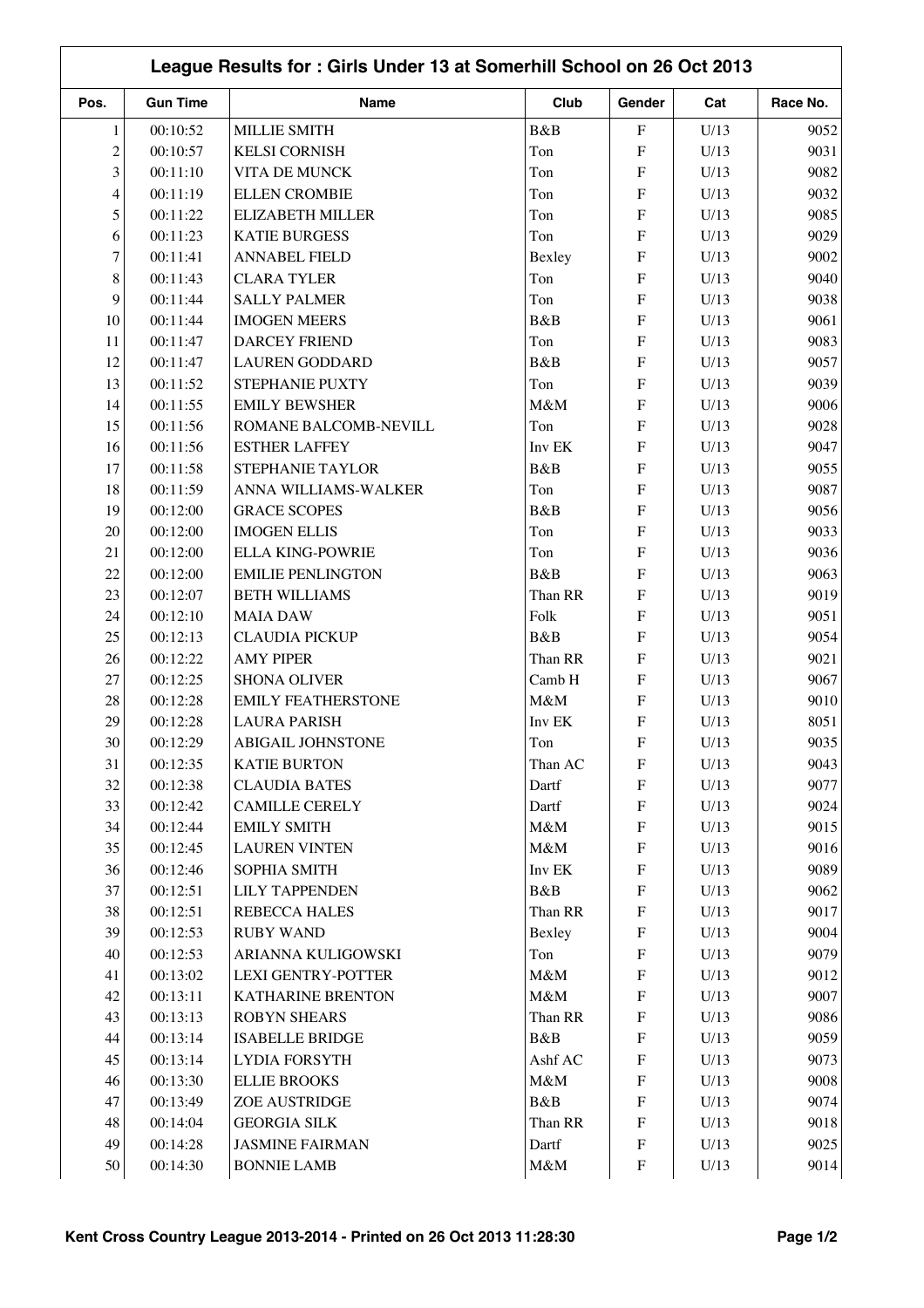|      | League Results for: Girls Under 13 at Somerhill School on 26 Oct 2013 |                       |            |        |      |          |  |  |
|------|-----------------------------------------------------------------------|-----------------------|------------|--------|------|----------|--|--|
| Pos. | <b>Gun Time</b>                                                       | <b>Name</b>           | Club       | Gender | Cat  | Race No. |  |  |
| 51   | 00:14:47                                                              | <b>EMMA BOTHA</b>     | <b>MPP</b> | F      | U/13 | 9022     |  |  |
| 52   | 00:15:33                                                              | <b>ESTELLE LAKANU</b> | <b>MPP</b> | F      | U/13 | 9088     |  |  |
| 53   | 00:16:16                                                              | <b>TAYLAH BERRY</b>   | Than RR    | F      | U/13 | 9020     |  |  |
| 54   | 00:16:41                                                              | <b>MEGAN WILLIAMS</b> | Than AC    | F      | U/13 | 9042     |  |  |
| 55   | 00:17:08                                                              | LEAH ATWELL           | Folk       | F      | U/13 | 9078     |  |  |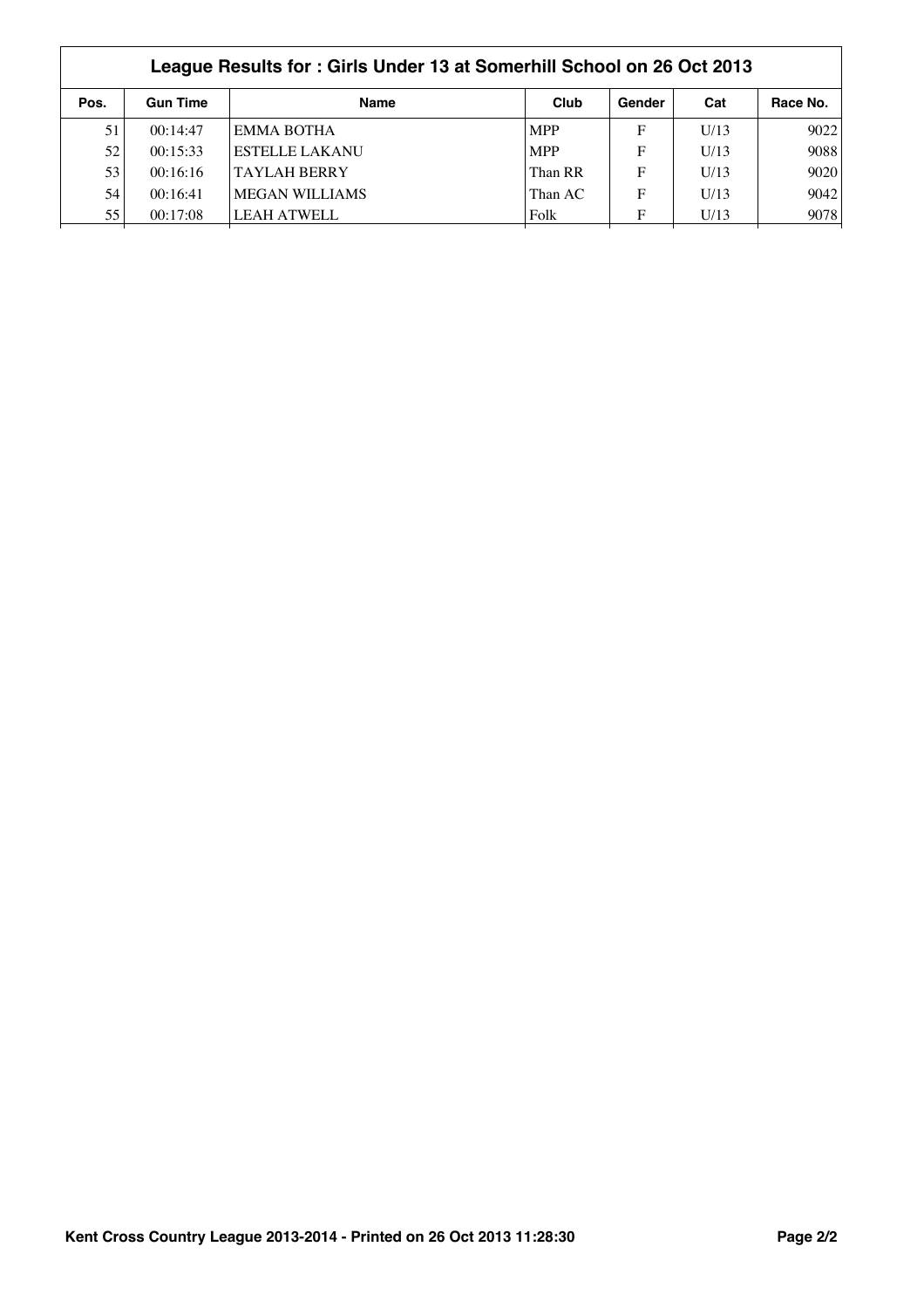| League Results for: Boys Under 13 at Somerhill School on 26 Oct 2013 |                 |                        |            |             |      |          |  |
|----------------------------------------------------------------------|-----------------|------------------------|------------|-------------|------|----------|--|
| Pos.                                                                 | <b>Gun Time</b> | <b>Name</b>            | Club       | Gender      | Cat  | Race No. |  |
| $\mathbf{1}$                                                         | 00:11:40        | <b>CHARLIE CRICK</b>   | Ton        | M           | U/13 | 4076     |  |
| $\overline{c}$                                                       | 00:11:45        | MICHAEL EAGLING        | B&B        | $\mathbf M$ | U/13 | 4047     |  |
| 3                                                                    | 00:11:48        | <b>ALEX KAVANAGH</b>   | Than RR    | M           | U/13 | 4008     |  |
| 4                                                                    | 00:12:12        | <b>DAN SCHOFIELD</b>   | Ton        | M           | U/13 | 4022     |  |
| 5                                                                    | 00:12:17        | PETER GUY              | B&B        | $\mathbf M$ | U/13 | 4049     |  |
| 6                                                                    | 00:12:19        | <b>ISAAC MILHAM</b>    | M&M        | $\mathbf M$ | U/13 | 4042     |  |
| 7                                                                    | 00:12:22        | <b>QUINN AUSTIN</b>    | <b>MPP</b> | $\mathbf M$ | U/13 | 4015     |  |
| 8                                                                    | 00:12:24        | TOM SIMPSON            | Camb H     | M           | U/13 | 4034     |  |
| 9                                                                    | 00:12:28        | <b>OLIVER PLUNKETT</b> | Ton        | $\mathbf M$ | U/13 | 4021     |  |
| 10                                                                   | 00:12:29        | <b>GEORGE POPE</b>     | B&B        | $\mathbf M$ | U/13 | 4055     |  |
| 11                                                                   | 00:12:32        | <b>COLEMAN CORRY</b>   | B&B        | M           | U/13 | 4046     |  |
| 12                                                                   | 00:12:32        | <b>LEWIS WARREN</b>    | B&B        | M           | U/13 | 4063     |  |
| 13                                                                   | 00:12:37        | <b>LEWIS STICKINGS</b> | B&B        | $\mathbf M$ | U/13 | 4059     |  |
| 14                                                                   | 00:12:40        | <b>HARRY YORKE</b>     | Ton        | M           | U/13 | 4078     |  |
| 15                                                                   | 00:12:41        | <b>OLIVER WESTON</b>   | Inv EK     | M           | U/13 | 4030     |  |
| 16                                                                   | 00:12:42        | TODD MCGLYNN           | Ton        | $\mathbf M$ | U/13 | 4080     |  |
| 17                                                                   | 00:12:44        | <b>CAMERON MACRAE</b>  | Than AC    |             | U/13 | 4025     |  |
|                                                                      |                 |                        |            | M           |      |          |  |
| 18                                                                   | 00:12:47        | <b>GEORGE SLACK</b>    | Ton        | M           | U/13 | 4023     |  |
| 19                                                                   | 00:12:58        | <b>JAMES KINGSTON</b>  | Ton        | $\mathbf M$ | U/13 | 4020     |  |
| 20                                                                   | 00:13:08        | <b>MATTHEW ROACH</b>   | Bexley     | $\mathbf M$ | U/13 | 4002     |  |
| 21                                                                   | 00:13:10        | <b>BEN GARDINER</b>    | B&B        | $\mathbf M$ | U/13 | 4048     |  |
| 22                                                                   | 00:13:10        | REEGAN ARCHER          | M&M        | M           | U/13 | 4043     |  |
| 23                                                                   | 00:13:12        | DOUGLAS NOEL           | Inv EK     | M           | U/13 | 4031     |  |
| 24                                                                   | 00:13:12        | <b>FELIX BROOKS</b>    | Ton        | $\mathbf M$ | U/13 | 3086     |  |
| 25                                                                   | 00:13:14        | <b>EWAN WOOD</b>       | Ton        | $\mathbf M$ | U/13 | 4024     |  |
| 26                                                                   | 00:13:19        | <b>JOHANNES SADLER</b> | <b>MPP</b> | M           | U/13 | 4017     |  |
| 27                                                                   | 00:13:22        | <b>CAMERON SHARP</b>   | Dartf      | M           | U/13 | 4032     |  |
| $28\,$                                                               | 00:13:22        | <b>GARTH DUGMORE</b>   | Inv EK     | $\mathbf M$ | U/13 | 4028     |  |
| 29                                                                   | 00:13:24        | <b>CALLUM MYATT</b>    | B&B        | $\mathbf M$ | U/13 | 4053     |  |
| $30\,$                                                               | 00:13:32        | <b>CAMERON SWATTON</b> | B&B        | M           | U/13 | 4061     |  |
| 31                                                                   | 00:13:35        | <b>HARVY PINDER</b>    | Haysbk Sch | M           | U/13 | 4082     |  |
| $32\,$                                                               | 00:13:37        | <b>CHRISTIAN WATTS</b> | Folk       | $\mathbf M$ | U/13 | 4084     |  |
| 33                                                                   | 00:13:43        | MORGAN WEST            | Folk       | $\mathbf M$ | U/13 | 4085     |  |
| 34                                                                   | 00:13:45        | <b>HARRISON PARKER</b> | B&B        | M           | U/13 | 4054     |  |
| 35                                                                   | 00:13:46        | <b>MAX TAYLOR</b>      | Dartf      | $\mathbf M$ | U/13 | 4071     |  |
| 36                                                                   | 00:13:49        | HUGHIE COLEMAN         | Than RR    | M           | U/13 | 4009     |  |
| 37                                                                   |                 | <b>BEN MCNALLY</b>     |            |             |      |          |  |
|                                                                      | 00:13:52        |                        | Dartf      | $\mathbf M$ | U/13 | 4072     |  |
| 38                                                                   | 00:14:06        | <b>HARVEY BYARD</b>    | Ton        | M           | U/13 | 4045     |  |
| 39                                                                   | 00:14:14        | RONNIE STOWELL         | Bexley     | $\mathbf M$ | U/13 | 4007     |  |
| 40                                                                   | 00:14:16        | <b>MARCUS HENBEST</b>  | Ton        | $\mathbf M$ | U/13 | 4019     |  |
| 41                                                                   | 00:14:25        | <b>OLIVER DAVIES</b>   | Than RR    | M           | U/13 | 4011     |  |
| 42                                                                   | 00:15:00        | ROBERT SUCKLING        | B&B        | $\mathbf M$ | U/13 | 4060     |  |
| 43                                                                   | 00:15:06        | HENRY SWANDALE         | Than RR    | M           | U/13 | 4014     |  |
| 44                                                                   | 00:15:06        | <b>GEORGE BUCHANAN</b> | Folk       | $\mathbf M$ | U/13 | 4086     |  |
| 45                                                                   | 00:15:23        | <b>TOBY BARNES</b>     | Padd W     | M           | U/13 | 4065     |  |
| 46                                                                   | 00:16:17        | <b>NATHAN BOSTAN</b>   | $M\&M$     | $\mathbf M$ | U/13 | 4041     |  |
| 47                                                                   | 00:16:19        | THOMAS FEREBEE         | Bexley     | $\mathbf M$ | U/13 | 4004     |  |
| 48                                                                   | 00:16:50        | <b>ROWAN BURFORD</b>   | Dartf      | $\mathbf M$ | U/13 | 4070     |  |
| 49                                                                   | 00:17:04        | <b>JAMES LONG</b>      | Folk       | M           | U/13 | 4083     |  |
| 50                                                                   | 00:17:06        | <b>BRADEN BUCHANAN</b> | Haysbk Sch | $\mathbf M$ | U/13 | 4081     |  |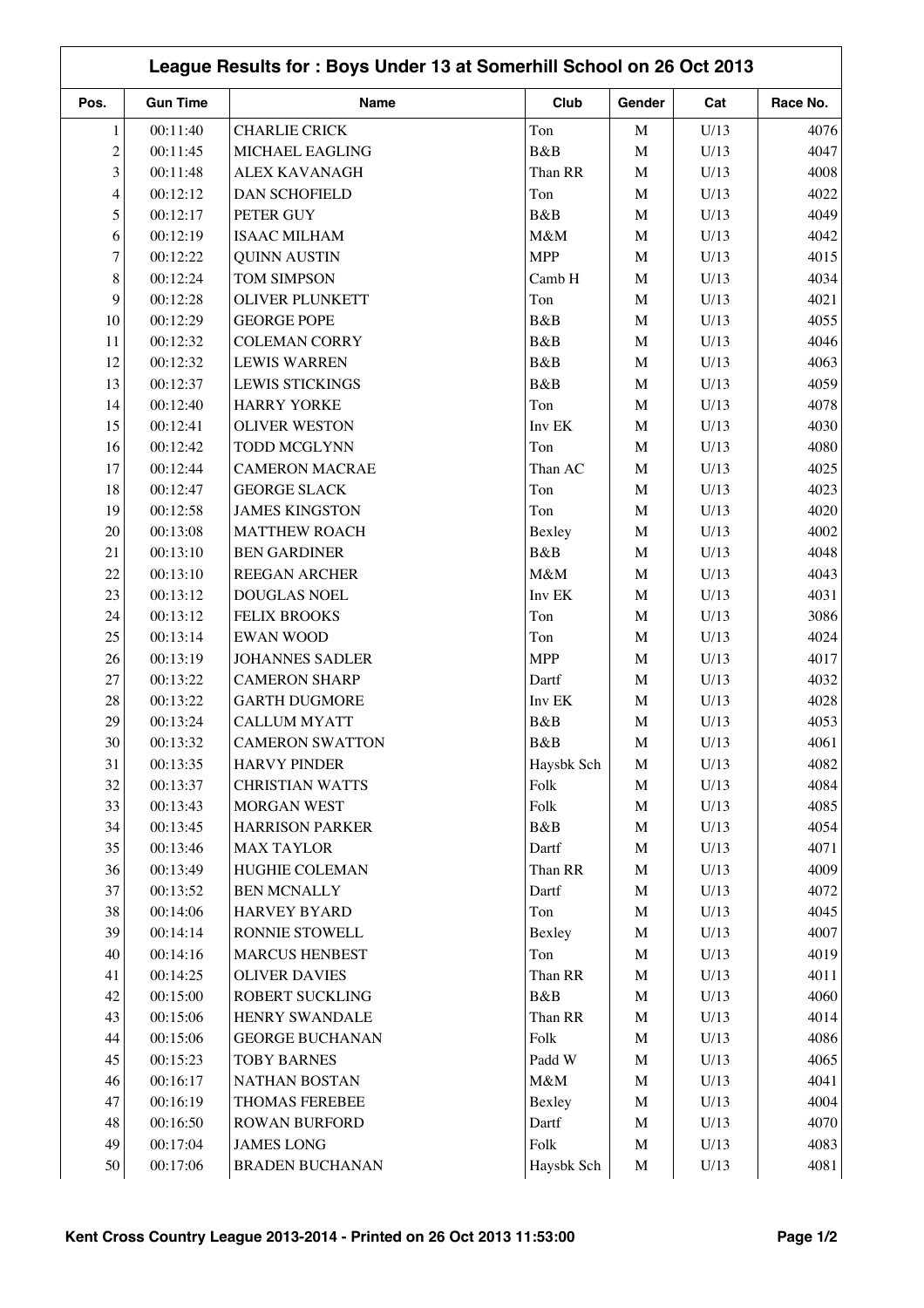|      | League Results for: Boys Under 13 at Somerhill School on 26 Oct 2013 |                        |           |        |      |          |  |  |
|------|----------------------------------------------------------------------|------------------------|-----------|--------|------|----------|--|--|
| Pos. | <b>Gun Time</b>                                                      | <b>Name</b>            | Club      | Gender | Cat  | Race No. |  |  |
| 51   | 00:18:44                                                             | <b>THOMAS KEAVENEY</b> | Ashf $AC$ | M      | U/13 | 4067     |  |  |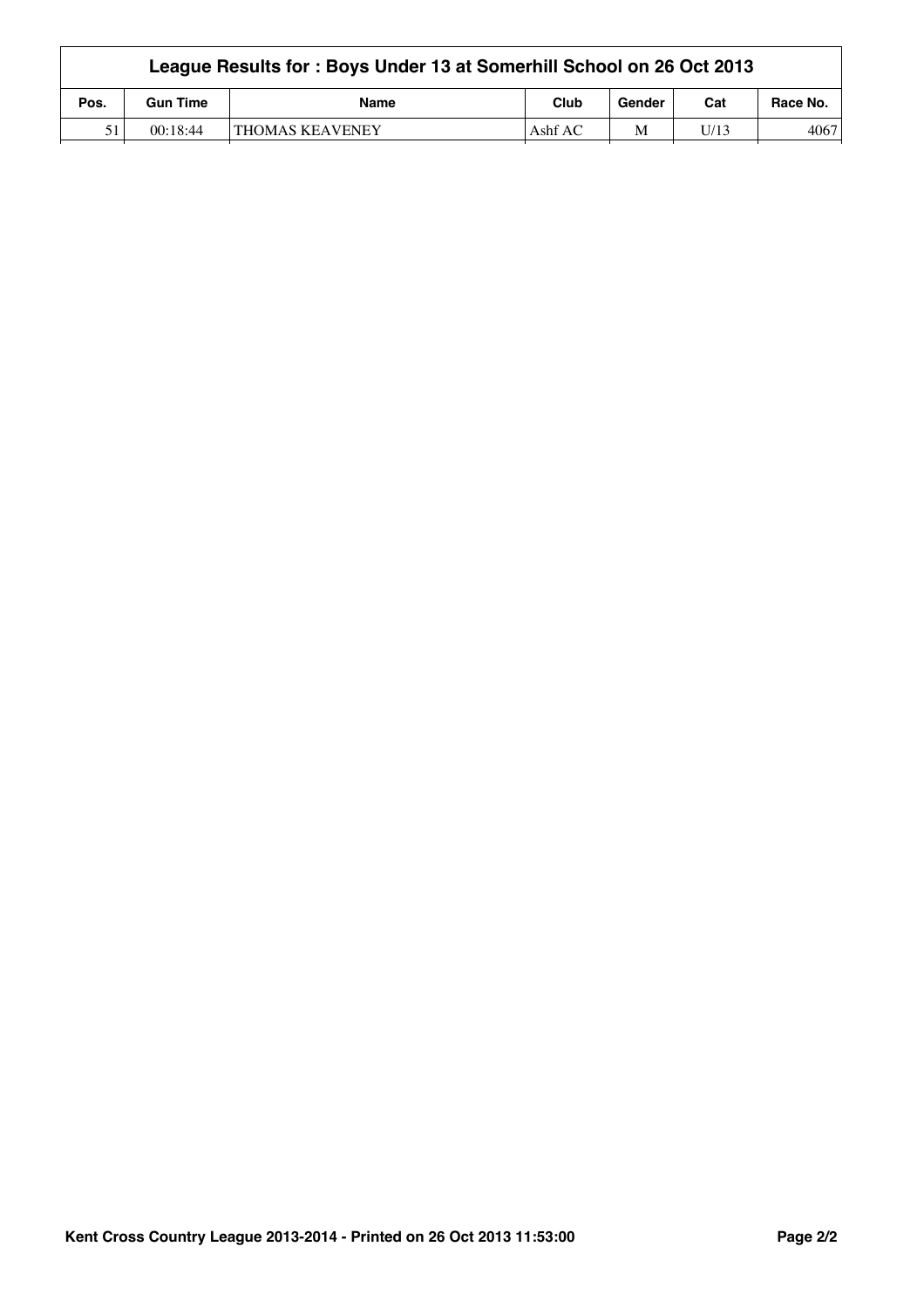|                |                 | League Results for: Girls Under 15 at Somerhill School on 26 Oct 2013 |            |                           |      |              |
|----------------|-----------------|-----------------------------------------------------------------------|------------|---------------------------|------|--------------|
| Pos.           | <b>Gun Time</b> | Name                                                                  | Club       | Gender                    | Cat  | Race No.     |
| $\mathbf{1}$   | 00:11:51        | <b>HOLLY PAGE</b>                                                     | Dartf      | $\mathbf F$               | U/15 | 8030         |
| $\overline{c}$ | 00:11:54        | <b>KELSEY FUSS</b>                                                    | B&B        | $\mathbf{F}$              | U/15 | 8065         |
| 3              | 00:11:58        | <b>NAOMI KINGSTON</b>                                                 | B&B        | F                         | U/15 | 8076         |
| 4              | 00:12:10        | YASMIN AUSTRIDGE                                                      | B&B        | F                         | U/15 | 8074         |
| 5              | 00:12:18        | <b>GEORGINA TAYLOR</b>                                                | B&B        | F                         | U/15 | 8062         |
| 6              | 00:12:38        | <b>JESSICA KEENE</b>                                                  | B&B        | $\mathbf{F}$              | U/15 | 8060         |
| 7              | 00:12:40        | <b>ELLA FOX</b>                                                       | Inv EK     | F                         | U/15 | 8047         |
| 8              | 00:12:56        | <b>CHLOE SHARP</b>                                                    | Dartf      | F                         | U/15 | 8031         |
| 9              | 00:12:58        | <b>ALICE RALPH</b>                                                    | Ton        | F                         | U/15 | 8039         |
| 10             | 00:12:59        | <b>GENEVIEVE ALLAN</b>                                                | Ton        | $\mathbf{F}$              | U/15 | 8032         |
| 11             | 00:13:05        | <b>LOLA WHEELER</b>                                                   | M&M        | $\mathbf F$               | U/15 | 8019         |
| 12             | 00:13:09        | <b>HOLLY FIELDER</b>                                                  | Inv EK     | F                         | U/15 | 8054         |
| 13             | 00:13:16        | <b>ALICE TYLER</b>                                                    | Ton        | $\mathbf F$               | U/15 | 8040         |
| 14             | 00:13:20        | <b>EMILY BOND</b>                                                     | Inv EK     | $\mathbf{F}$              | U/15 | 8048         |
| 15             | 00:13:22        | <b>JESSICA CARLEY</b>                                                 | Inv EK     | F                         | U/15 | 8049         |
| 16             | 00:13:23        | <b>SHANNON RISKEY</b>                                                 | B&B        | F                         | U/15 | 8061         |
| 17             | 00:13:31        | <b>KARRIANNE BELL</b>                                                 | M&M        | F                         | U/15 | 8007         |
| 18             | 00:13:32        | POLLY PITCAIRN-KNOWLES                                                | Ton        | F                         | U/15 | 8038         |
| 19             | 00:13:39        | <b>MARY GUY</b>                                                       | B&B        | F                         | U/15 | 8059         |
| 20             | 00:13:48        | <b>CHLOE KIBBLEWHITE</b>                                              | B&B        | F                         | U/15 | 8068         |
| 21             | 00:13:59        | <b>TAMSIN GEORGE</b>                                                  | M&M        | $\mathbf{F}$              | U/15 | 8012         |
| 22             | 00:14:05        | <b>SARAH HALL</b>                                                     | Inv EK     | $\mathbf{F}$              | U/15 | 8052         |
| 23             | 00:14:07        | NICOLE EDMUNDS                                                        | C'mont Sch | F                         | U/15 | 8046         |
| 24             | 00:14:07        | <b>JOSEPHINE EDMUNDS</b>                                              | C'mont Sch | F                         | U/15 | 8045         |
| 25             | 00:14:22        | <b>AMY LEACH</b>                                                      | B&B        | F                         | U/15 | 8078         |
| 26             | 00:14:32        | <b>LUCY KING-POWRIE</b>                                               | Ton        | $\mathbf{F}$              | U/15 | 8036         |
| 27             | 00:14:45        | <b>REBECCA BURFORD</b>                                                | Dartf      | $\mathbf F$               | U/15 | 8027         |
| $28\,$         | 00:14:46        | <b>JOANNA CLOWES</b>                                                  | B&B        | $\mathbf F$               | U/15 | 8063         |
| 29             | 00:14:47        | ROISIN ATKINS-DYKE                                                    | B&B        | $\mathbf{F}$              | U/15 | 8070         |
| 30             | 00:14:51        | <b>EMILY HALE</b>                                                     | Ton        | ${\bf F}$                 | U/15 | 8058         |
| 31             | 00:14:52        | <b>ELEANOR COHEN</b>                                                  | Ton        | F                         | U/15 | 8034         |
| 32             | 00:14:54        | <b>KATIE BRIDGE</b>                                                   | M&M        | $\boldsymbol{\mathrm{F}}$ | U/15 | 8008         |
| 33             | 00:14:56        | <b>RIKI TURNER</b>                                                    | $M\&M$     | $\boldsymbol{\mathrm{F}}$ | U/15 | 8017         |
| 34             | 00:14:59        | <b>ELLIE COLEMAN</b>                                                  | Dartf      | $\boldsymbol{\mathrm{F}}$ | U/15 | 8028         |
| 35             | 00:15:02        | TILLY COSGROVE                                                        | Camb H     | $\boldsymbol{\mathrm{F}}$ | U/15 | 8086         |
| 36             | 00:15:09        | <b>KEALY GOLDSMITH</b>                                                | Than RR    | $\boldsymbol{\mathrm{F}}$ | U/15 | 8022         |
| 37             | 00:15:22        | SIOBHAN SAMUEL                                                        | Camb H     | F                         | U/15 | 8090         |
| 38             | 00:15:30        | <b>ZOE RUMMENS</b>                                                    | C'mont Sch | $\boldsymbol{\mathrm{F}}$ | U/15 | 8043         |
| 39             | 00:15:37        | <b>SOPHIE FENNER</b>                                                  | Camb H     | $\boldsymbol{\mathrm{F}}$ | U/15 | 8087         |
| 40             | 00:15:41        | FRANCESCA PICKUP                                                      | B&B        | $\boldsymbol{\mathrm{F}}$ | U/15 | 8071         |
| 41             | 00:15:42        | <b>DARCY KIRWIN</b>                                                   | B&B        | $\boldsymbol{\mathrm{F}}$ | U/15 | 8077         |
| 42             | 00:15:49        | <b>ROSIE FENTON</b>                                                   | Ton        | $\boldsymbol{\mathrm{F}}$ | U/15 | 8035         |
| 43             | 00:16:10        | <b>GISELA GAYLORD</b>                                                 | M&M        | $\boldsymbol{\mathrm{F}}$ | U/15 | 8081         |
| 44             | 00:16:19        | <b>TYRA DUFFUS</b>                                                    | $M\&M$     | $\boldsymbol{\mathrm{F}}$ | U/15 | 8009         |
| 45             |                 |                                                                       |            |                           |      |              |
|                | 00:16:19        | <b>JESSICA MASTERS</b>                                                | <b>MPP</b> | $\boldsymbol{\mathrm{F}}$ | U/15 | 8024<br>8029 |
| 46             | 00:16:43        | <b>AMY HART</b>                                                       | Dartf      | $\boldsymbol{\mathrm{F}}$ | U/15 |              |
| 47             | 00:17:50        | <b>CIARA MITCHELL</b>                                                 | Camb H     | $\boldsymbol{\mathrm{F}}$ | U/15 | 8095         |
| 48             | 00:18:28        | PHOEBE COOPER                                                         | Bexley     | $\boldsymbol{\mathrm{F}}$ | U/15 | 8005         |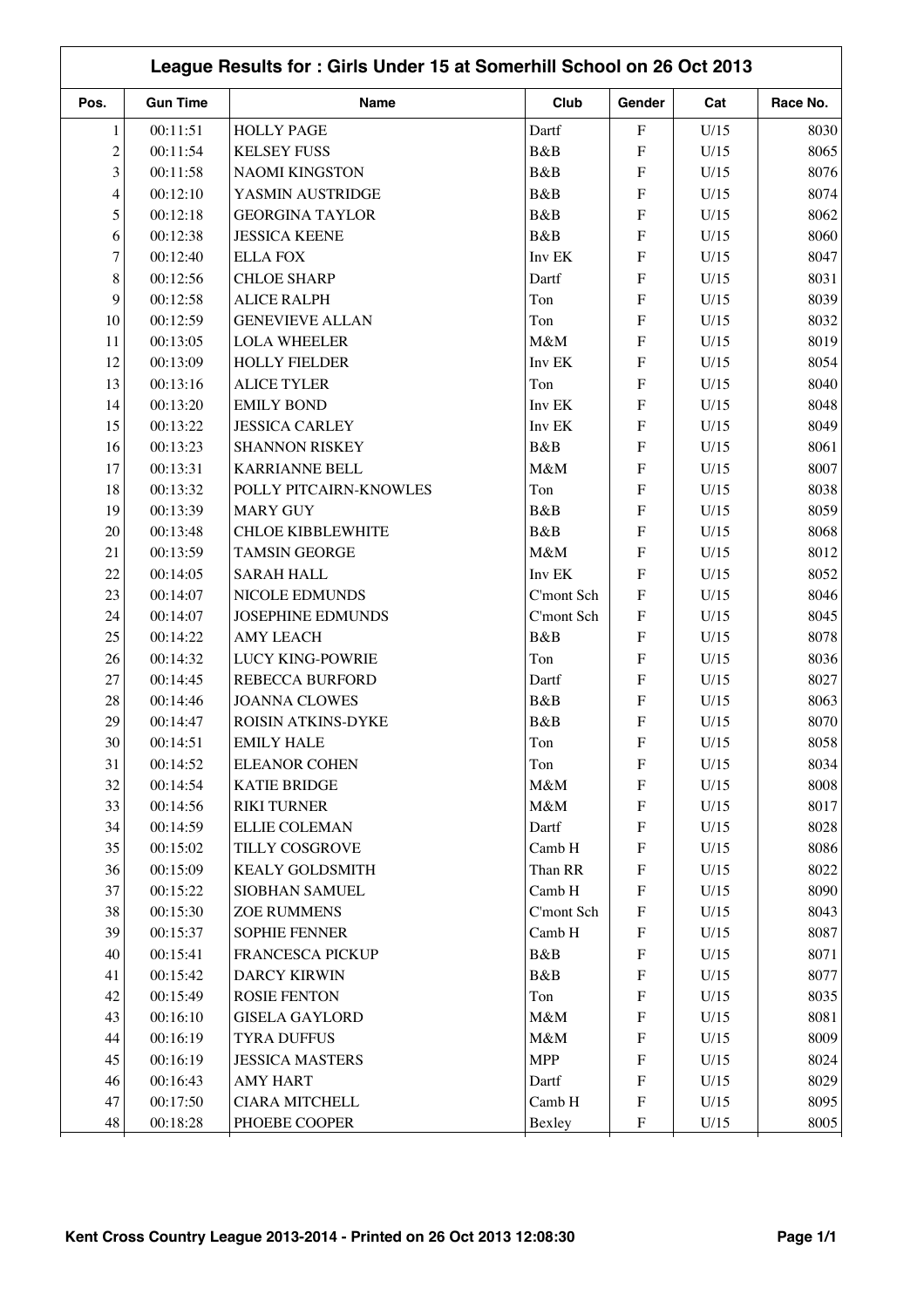|                | League Results for: Boys Under 15 at Somerhill School on 26 Oct 2013 |                              |            |             |      |          |  |  |  |
|----------------|----------------------------------------------------------------------|------------------------------|------------|-------------|------|----------|--|--|--|
| Pos.           | <b>Gun Time</b>                                                      | Name                         | Club       | Gender      | Cat  | Race No. |  |  |  |
| $\mathbf{1}$   | 00:15:32                                                             | ALASDAIR KINLOCH             | Ton        | M           | U/15 | 3022     |  |  |  |
| $\overline{c}$ | 00:15:46                                                             | <b>JAMIE GOODGE</b>          | Ton        | $\mathbf M$ | U/15 | 3019     |  |  |  |
| 3              | 00:16:20                                                             | <b>THOMAS KENDRICK</b>       | Ton        | $\mathbf M$ | U/15 | 3021     |  |  |  |
| 4              | 00:16:27                                                             | NOAH ARMITAGE-HOOKES         | Camb H     | M           | U/15 | 3036     |  |  |  |
| 5              | 00:16:39                                                             | <b>JAMES PUXTY</b>           | Ton        | $\mathbf M$ | U/15 | 3027     |  |  |  |
| 6              | 00:16:50                                                             | <b>CHARLIE DAVIS</b>         | B&B        | $\mathbf M$ | U/15 | 3070     |  |  |  |
| 7              | 00:16:59                                                             | <b>SCOTT ROWATT</b>          | Ton        | $\mathbf M$ | U/15 | 3028     |  |  |  |
| $8\,$          | 00:17:04                                                             | <b>MARCO ARCURI</b>          | B&B        | M           | U/15 | 3065     |  |  |  |
| 9              | 00:17:07                                                             | ALFIE ARMITAGE-HOOKES        | Camb H     | M           | U/15 | 3035     |  |  |  |
| 10             | 00:17:14                                                             | <b>ALEX WILTSHIRE</b>        | B&B        | $\mathbf M$ | U/15 | 3081     |  |  |  |
| 11             | 00:17:15                                                             | <b>JAKE POTTER</b>           | B&B        | M           | U/15 | 3076     |  |  |  |
| 12             | 00:17:27                                                             | <b>JOSH DAVIDSON</b>         | B&B        | M           | U/15 | 3069     |  |  |  |
| 13             | 00:17:32                                                             | <b>DANIEL BLADES</b>         | Ton        | $\mathbf M$ | U/15 | 3015     |  |  |  |
| 14             | 00:17:33                                                             | <b>BRIAN KöPPSCHALL</b>      | <b>BGA</b> | M           | U/15 | 3002     |  |  |  |
| 15             | 00:17:34                                                             | <b>HARRY JARVIS</b>          | Bexley     | M           | U/15 | 3008     |  |  |  |
| 16             | 00:17:37                                                             | <b>BEN BROOKS</b>            | Ton        | M           | U/15 | 3016     |  |  |  |
| 17             | 00:17:47                                                             | <b>OLIVER DUNN</b>           | Ton        | $\mathbf M$ | U/15 | 3018     |  |  |  |
| 18             | 00:17:50                                                             | <b>AIDAN WILLIAMS</b>        | Camb H     | M           | U/15 | 3043     |  |  |  |
| 19             | 00:17:51                                                             | <b>SEAN KURTZ</b>            | <b>BGA</b> | M           | U/15 | 3003     |  |  |  |
| 20             | 00:17:52                                                             | <b>FLYNN HOPE</b>            | M&M        | $\mathbf M$ | U/15 | 3062     |  |  |  |
| 21             | 00:17:52                                                             | <b>JESSE MAGORRIAN</b>       | Ton        | $\mathbf M$ | U/15 | 3025     |  |  |  |
| 22             | 00:17:54                                                             | JACQUES CUNNINGHAM MARSH     | M&M        | M           | U/15 | 3058     |  |  |  |
| 23             | 00:17:59                                                             | <b>SIMEON BARTH</b>          | <b>BGA</b> | M           | U/15 | 3001     |  |  |  |
| 24             | 00:18:04                                                             | <b>BILLY HARROP</b>          | Than RR    | M           | U/15 | 3013     |  |  |  |
| 25             | 00:18:14                                                             | <b>ISAAC POTTS</b>           | <b>BGA</b> | M           | U/15 | 3005     |  |  |  |
| 26             | 00:18:17                                                             | <b>CHRISTIAN LEE</b>         | Ton        | M           | U/15 | 3024     |  |  |  |
| 27             | 00:18:20                                                             | <b>ARTHUR CAREY</b>          | B&B        | M           | U/15 | 3068     |  |  |  |
| 28             | 00:18:25                                                             | <b>BEDE PITCAIRN-KNOWLES</b> | Ton        | M           | U/15 | 3026     |  |  |  |
| 29             | 00:18:29                                                             | <b>LEWIS HAYWARD</b>         | M&M        | $\mathbf M$ | U/15 | 3063     |  |  |  |
| $30\,$         | 00:18:32                                                             | <b>HARRY YOUNG</b>           | Padd W     | M           | U/15 | 3084     |  |  |  |
| 31             | 00:18:34                                                             | WILLIAM MILHAM               | M&M        | M           | U/15 | 3061     |  |  |  |
| 32             | 00:18:38                                                             | <b>OWEN FEATHERSTONE</b>     | M&M        | $\mathbf M$ | U/15 | 3050     |  |  |  |
| 33             | 00:18:49                                                             | <b>JACK PAYTON</b>           | M&M        | $\mathbf M$ | U/15 | 3060     |  |  |  |
| 34             | 00:18:53                                                             | <b>CHARLIE SCRIVENER</b>     | B&B        | M           | U/15 | 3077     |  |  |  |
| 35             | 00:19:01                                                             | <b>GEORGE GARTON</b>         | B&B        | M           | U/15 | 3071     |  |  |  |
| 36             | 00:19:01                                                             | <b>ALFIE GRAFTON</b>         | Than RR    | M           | U/15 | 3014     |  |  |  |
| 37             | 00:19:05                                                             | <b>OSCAR HUSSEY</b>          | B&B        | M           | U/15 | 3072     |  |  |  |
| 38             | 00:19:24                                                             | <b>CALLUM BROOKS</b>         | $M\&M$     | M           | U/15 | 3052     |  |  |  |
| 39             | 00:19:25                                                             | <b>SE-JUNE OH</b>            | <b>BGA</b> | $\mathbf M$ | U/15 | 3004     |  |  |  |
| 40             | 00:19:34                                                             | <b>SAM CRICK</b>             | Ton        | $\mathbf M$ | U/15 | 3049     |  |  |  |
| 41             | 00:19:36                                                             | <b>CALUM LAING</b>           | Ton        | $\mathbf M$ | U/15 | 3023     |  |  |  |
| 42             | 00:19:37                                                             | <b>MARSHALL SMITH</b>        | Ashf AC    | M           | U/15 | 3088     |  |  |  |
| 43             | 00:19:43                                                             | <b>BRANDON LAW</b>           | Folk       | $\mathbf M$ | U/15 | 3044     |  |  |  |
| 44             | 00:19:46                                                             | <b>ADAM WHEATON</b>          | $M\&M$     | $\mathbf M$ | U/15 | 3057     |  |  |  |
| 45             | 00:19:51                                                             | <b>LUKE HURTON</b>           | New'ton    | M           | U/15 | 3048     |  |  |  |
| 46             | 00:20:02                                                             | <b>SCOTT BULMER</b>          | B&B        | M           | U/15 | 3067     |  |  |  |
| 47             | 00:20:26                                                             | <b>LEVI ATWELL</b>           | Folk       | $\mathbf M$ | U/15 | 3046     |  |  |  |
| 48             | 00:20:29                                                             | <b>ROSS CHAMBERS</b>         | C'mont Sch | M           | U/15 | 3029     |  |  |  |
| 49             | 00:20:33                                                             | <b>JACOB BOURNE</b>          | $M\&M$     | M           | U/15 | 3059     |  |  |  |
| 50             | 00:21:49                                                             | <b>AARON ROWLAND</b>         | Padd W     | $\mathbf M$ | U/15 | 3083     |  |  |  |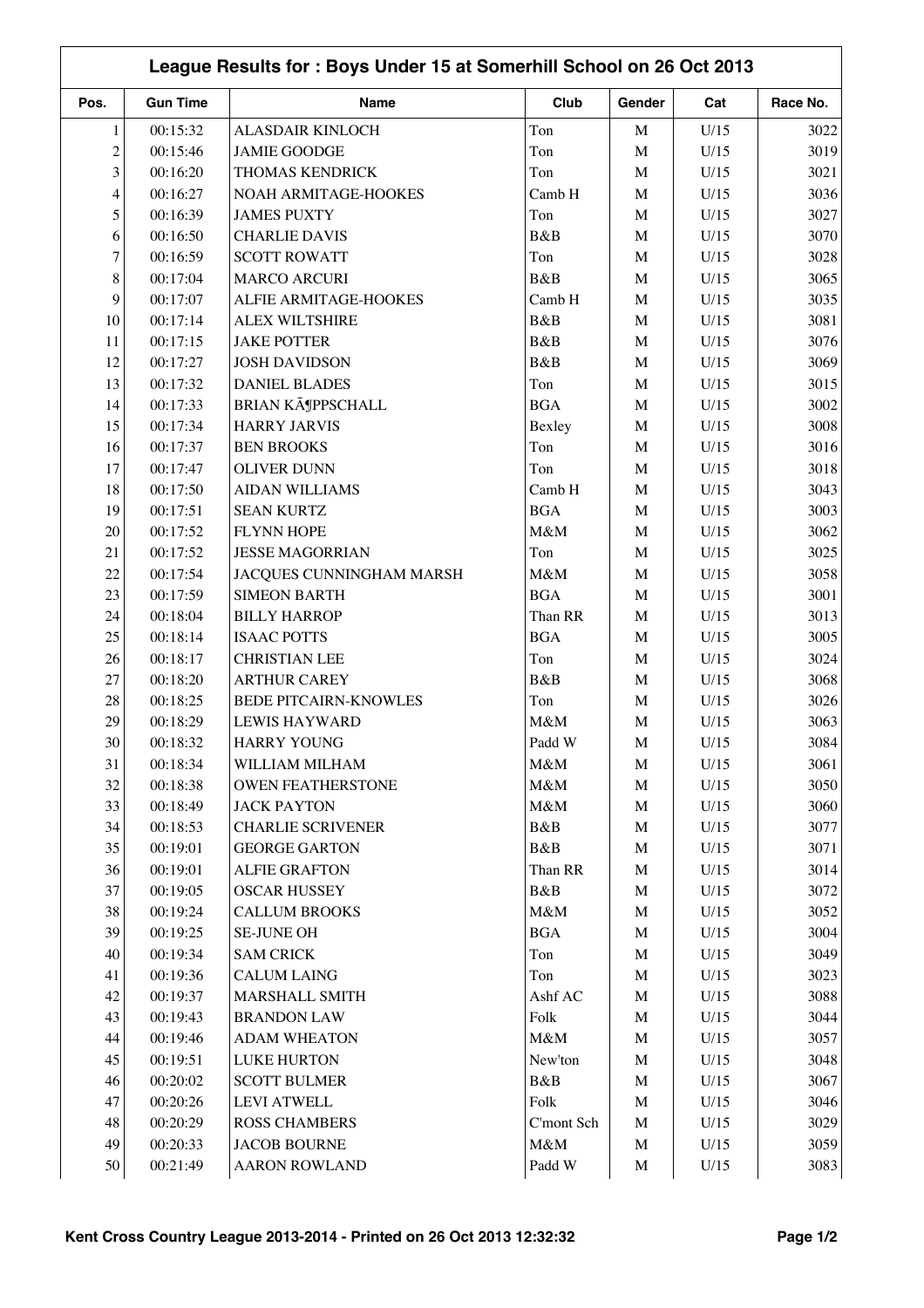|      | League Results for: Boys Under 15 at Somerhill School on 26 Oct 2013 |                     |            |        |      |          |  |  |
|------|----------------------------------------------------------------------|---------------------|------------|--------|------|----------|--|--|
| Pos. | <b>Gun Time</b>                                                      | <b>Name</b>         | Club       | Gender | Cat  | Race No. |  |  |
| 51   | 00:22:24                                                             | MICHAEL KELLY       | Inv EK     | M      | U/15 | 3094     |  |  |
| 52   | 00:22:40                                                             | <b>DANIEL STONE</b> | Haysbk Sch | M      | U/15 | 3091     |  |  |
| 53   | 00:23:26                                                             | JAMES O'HARA        | Bexley     | M      | U/15 | 3009     |  |  |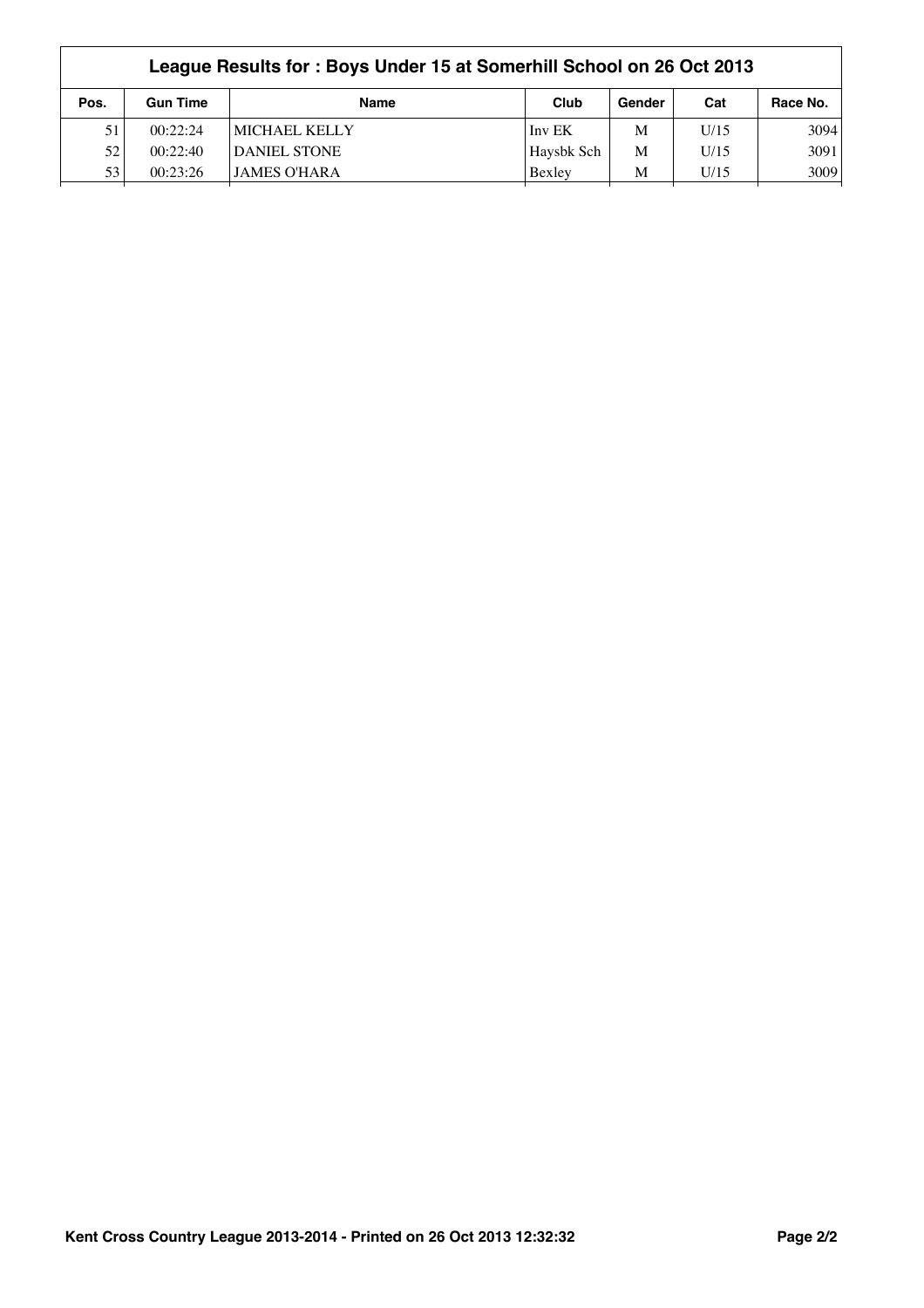| Pos.           | <b>Gun Time</b> | <b>Name</b>              | Club   | Gender       | Cat  | Race No. |
|----------------|-----------------|--------------------------|--------|--------------|------|----------|
|                | 00:18:04        | NIAMH BRIDSON-HUBBARD    | B&B    | $\mathbf{F}$ | U/17 | 7035     |
| $\overline{c}$ | 00:18:05        | <b>NATASHA SINHA</b>     | Camb H | F            | U/17 | 7047     |
| 3              | 00:18:42        | <b>AMY OLD</b>           | Inv EK | $\mathbf{F}$ | U/17 | 7022     |
| 4              | 00:18:56        | <b>SIAN DRISCOLL</b>     | Ton    | $\mathbf{F}$ | U/17 | 7040     |
| 5              | 00:19:18        | <b>LILLY COWARD</b>      | Inv EK | $\mathbf{F}$ | U/17 | 7021     |
| 6              | 00:19:40        | <b>HARLEY WOOLER</b>     | Bexley | F            | U/17 | 7002     |
| 7              | 00:19:51        | <b>ANNA WESTON</b>       | Inv EK | F            | U/17 | 7049     |
| 8              | 00:19:57        | <b>ANNA MYERS</b>        | B&B    | F            | U/17 | 7032     |
| 9              | 00:20:10        | <b>LEAH EVERSON</b>      | B&B    | F            | U/17 | 7036     |
| 10             | 00:20:21        | <b>ABBIE FOX</b>         | Inv EK | F            | U/17 | 7020     |
| 11             | 00:20:54        | <b>SAMANTHA LEIGHTON</b> | B&B    | F            | U/17 | 7031     |
| 12             | 00:21:08        | <b>HANNAH CZARNOWSKI</b> | Ton    | F            | U/17 | 7014     |
| 13             | 00:21:16        | RACHEL CAMERON-POTTER    | M&M    | F            | U/17 | 7009     |
| 14             | 00:21:28        | KIRANDEEP (KIRI) MARSH   | Ton    | F            | U/17 | 7016     |
| 15             | 00:21:56        | SONIA WOOLHOUSE          | B&B    | F            | U/17 | 7034     |
| 16             | 00:22:56        | <b>JENNY SHEASBY</b>     | B&B    | F            | U/17 | 7038     |
| 17             | 00:23:32        | <b>OLIVIA BAILEY</b>     | Bexley | F            | U/17 | 7001     |
| 18             | 00:23:33        | ELLEN PITCAIRN-KNOWLES   | Ton    | F            | U/17 | 7028     |
| 19             | 00:23:36        | <b>ELEANOR WINCH</b>     | Bexley | F            | U/17 | 7004     |
| 20             | 00:23:49        | <b>BONNIE MAUGEY</b>     | Dartf  | $\mathbf{F}$ | U/17 | 7013     |
| 21             | 00:25:22        | <b>CHLOE HAFFENDEN</b>   | B&B    | $\mathbf{F}$ | U/17 | 7030     |
| 22             | 00:26:35        | <b>LEANNE YORE</b>       | Folk   | F            | U/17 | 7024     |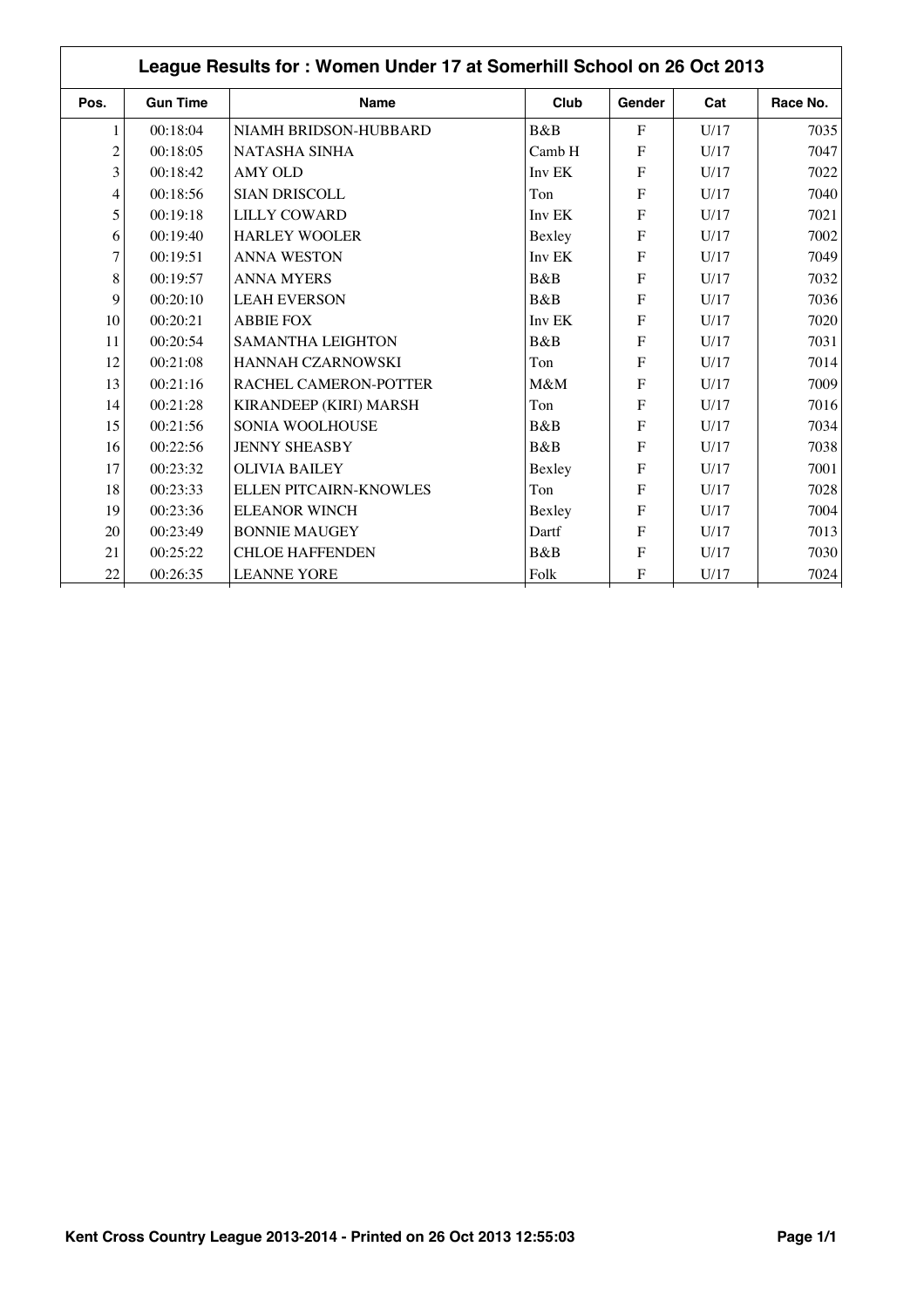|      | League Results for: Women Under 20 at Somerhill School on 26 Oct 2013 |                         |       |        |      |          |  |  |  |
|------|-----------------------------------------------------------------------|-------------------------|-------|--------|------|----------|--|--|--|
| Pos. | <b>Gun Time</b>                                                       | <b>Name</b>             | Club  | Gender | Cat  | Race No. |  |  |  |
|      | 00:21:34                                                              | <b>BETHONY FROST</b>    | B&B   | F      | U/20 | 6019     |  |  |  |
|      | 00:23:10                                                              | <b>CASSIE BENSON</b>    | Dartf | F      | U/20 | 6006     |  |  |  |
|      | 00:23:29                                                              | <b>GENEVIEVE AKINYI</b> | Dartf | F      | U/20 | 6005     |  |  |  |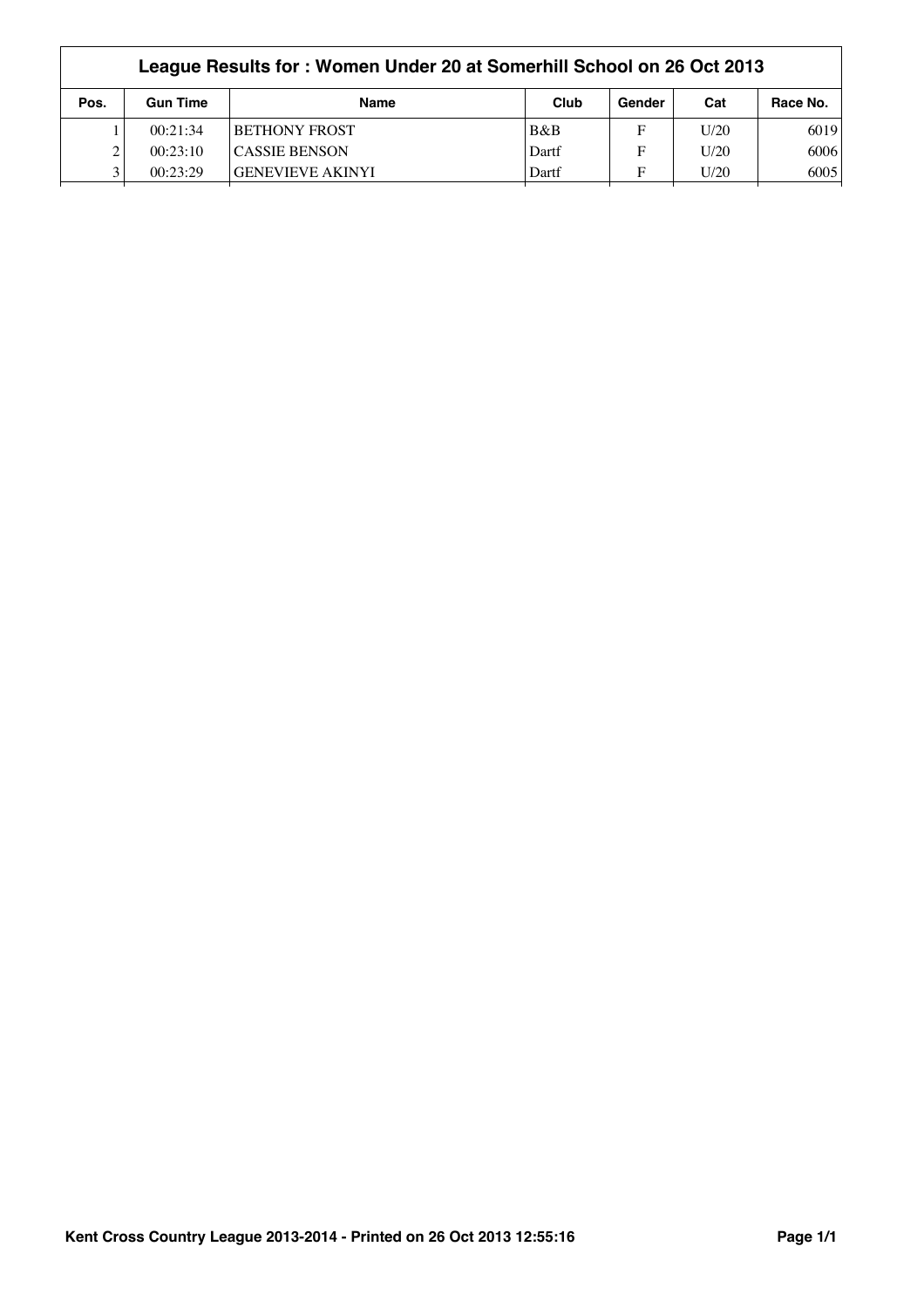|                         |                 | League Results for: Men Under 17 at Somerhill School on 26 Oct 2013 |            |             |      |          |
|-------------------------|-----------------|---------------------------------------------------------------------|------------|-------------|------|----------|
| Pos.                    | <b>Gun Time</b> | <b>Name</b>                                                         | Club       | Gender      | Cat  | Race No. |
| $\mathbf{1}$            | 00:18:40        | WILL FULLER                                                         | B&B        | $\mathbf M$ | U/17 | 2055     |
| $\overline{c}$          | 00:18:52        | <b>STUART BROWN</b>                                                 | Ton        | $\mathbf M$ | U/17 | 2010     |
| 3                       | 00:18:59        | <b>JOSEPH O'HARA</b>                                                | Bexley     | $\mathbf M$ | U/17 | 2003     |
| $\overline{\mathbf{4}}$ | 00:19:09        | <b>RICHARD WEBB</b>                                                 | B&B        | $\mathbf M$ | U/17 | 2057     |
| 5                       | 00:19:18        | <b>CHRISTOPHER COHEN</b>                                            | Ton        | $\mathbf M$ | U/17 | 2012     |
| 6                       | 00:19:31        | <b>STEPHEN BALL</b>                                                 | Camb H     | $\mathbf M$ | U/17 | 2039     |
| $\tau$                  | 00:19:44        | <b>DECLAN BURTON</b>                                                | Ashf AC    | $\mathbf M$ | U/17 | 2075     |
| $8\,$                   | 00:19:53        | MILES WEATHERSEED                                                   | Ton        | M           | U/17 | 2017     |
| 9                       | 00:19:58        | <b>JAMES PITCHER</b>                                                | Inv EK     | $\mathbf M$ | U/17 | 2022     |
| 10                      | 00:20:18        | <b>DYLAN RIGBY</b>                                                  | Inv EK     | M           | U/17 | 2026     |
| 11                      | 00:20:22        | <b>BEN MATTHEWS</b>                                                 | Bexley     | $\mathbf M$ | U/17 | 2005     |
| 12                      | 00:20:24        | <b>EUAN NICHOLLS</b>                                                | Ton        | $\mathbf M$ | U/17 | 2015     |
| 13                      | 00:20:29        | <b>NILS MENZ</b>                                                    | <b>BGA</b> | $\mathbf M$ | U/17 | 2001     |
| 14                      | 00:20:35        | <b>HAMISH WYATT</b>                                                 | Ton        | $\mathbf M$ | U/17 | 2019     |
| 15                      | 00:20:37        | WILLIAM WHITMORE                                                    | Ton        | $\mathbf M$ | U/17 | 2018     |
| 16                      | 00:20:39        | <b>LUC LEGON</b>                                                    | Bexley     | $\mathbf M$ | U/17 | 2002     |
| 17                      | 00:20:41        | THOMAS DESBOROUGH                                                   | B&B        | $\mathbf M$ | U/17 | 2053     |
| 18                      | 00:20:52        | <b>JOE CRAWFORD</b>                                                 | Bexley     | $\mathbf M$ | U/17 | 2004     |
| 19                      | 00:21:07        | <b>MAX SHEPLEY</b>                                                  | Inv EK     | $\mathbf M$ | U/17 | 2021     |
| 20                      | 00:21:09        | <b>LEWIS CAILES</b>                                                 | Dartf      | $\mathbf M$ | U/17 | 2031     |
| 21                      | 00:21:10        | PETER LAING                                                         | Ton        | $\mathbf M$ | U/17 | 2080     |
| 22                      | 00:21:24        | <b>BARNEY HOWARD</b>                                                | Inv EK     | $\mathbf M$ | U/17 | 2023     |
| 23                      | 00:21:36        | <b>ANDRE STONE</b>                                                  | Bexley     | $\mathbf M$ | U/17 | 2006     |
| 24                      | 00:21:37        | <b>BEN HALL</b>                                                     | Inv EK     | $\mathbf M$ | U/17 | 2024     |
| 25                      | 00:21:50        | PETER MILLS                                                         | Ton        | $\mathbf M$ | U/17 | 2063     |
| 26                      | 00:21:55        | <b>ADAM THOMPSON</b>                                                | M&M        | $\mathbf M$ | U/17 | 2061     |
| 27                      | 00:21:57        | <b>SAM AVIS</b>                                                     | Ton        | $\mathbf M$ | U/17 | 2009     |
| 28                      | 00:21:59        | <b>CONNOR BURFORD</b>                                               | Dartf      | $\mathbf M$ | U/17 | 2028     |
| 29                      | 00:22:06        | <b>JAMIE CARLEY</b>                                                 | Inv EK     | $\mathbf M$ | U/17 | 2077     |
| $30\,$                  | 00:22:10        | <b>NOAH FRIEND</b>                                                  | Ton        | M           | U/17 | 4079     |
| 31                      | 00:22:20        | <b>BAILEY STICKINGS</b>                                             | B&B        | M           | U/17 | 2049     |
| 32                      | 00:22:24        | WILLIAM ROUD                                                        | Ton        | $\mathbf M$ | U/17 | 2044     |
| 33                      | 00:22:34        | FREDDIE VON KAUFMANN                                                | Ton        | $\mathbf M$ | U/17 | 2045     |
| 34                      | 00:22:50        | <b>JAMES SIELOFF</b>                                                | New'ton    | $\mathbf M$ | U/17 | 2041     |
| 35                      | 00:23:20        | <b>JAMIE GOSNELL</b>                                                | B&B        | $\mathbf M$ | U/17 | 2054     |
| 36                      | 00:24:09        | <b>JACK SCATCHARD</b>                                               | Than RR    | $\mathbf M$ | U/17 | 2008     |
| 37                      | 00:24:29        | <b>JOSHUA BEER</b>                                                  | M&M        | M           | U/17 | 2078     |
| 38                      | 00:26:25        | DECLAN O'BRIEN                                                      | Camb H     | $\mathbf M$ | U/17 | 2037     |
| 39                      | 00:26:25        | <b>LIAM SAMUEL</b>                                                  | Camb H     | M           | U/17 | 2038     |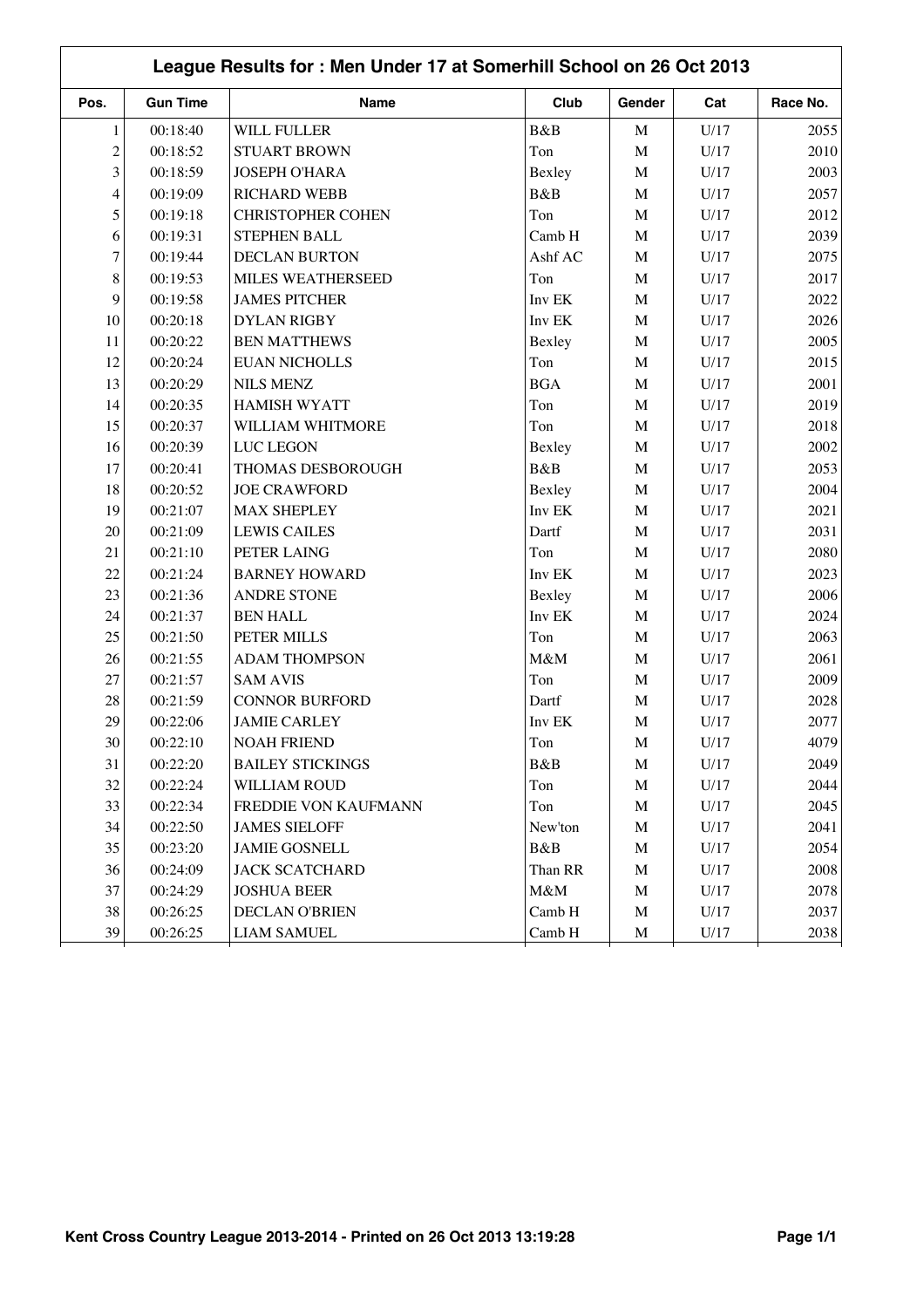|      | League Results for: Men Under 20 at Somerhill School on 26 Oct 2013 |                         |            |        |      |          |  |  |  |
|------|---------------------------------------------------------------------|-------------------------|------------|--------|------|----------|--|--|--|
| Pos. | <b>Gun Time</b>                                                     | <b>Name</b>             | Club       | Gender | Cat  | Race No. |  |  |  |
|      | 00:19:41                                                            | <b>CALVIN FUSS</b>      | B&B        | M      | U/20 | 1039     |  |  |  |
| 2    | 00:19:47                                                            | PHILIP HULEATT          | <b>BGA</b> | M      | U/20 | 1001     |  |  |  |
| 3    | 00:19:57                                                            | <b>SEAN MOLLOY</b>      | Ton        | M      | U/20 | 1019     |  |  |  |
| 4    | 00:20:07                                                            | <b>KENT MEIER</b>       | <b>BGA</b> | M      | U/20 | 1002     |  |  |  |
| 5    | 00:20:48                                                            | WILLIAM STOCKWELL       | Inv EK     | M      | U/20 | 1025     |  |  |  |
| 6    | 00:21:06                                                            | <b>JAMES WILLIAMSON</b> | Ton        | M      | U/20 | 1024     |  |  |  |
|      | 00:22:28                                                            | <b>ADAM MCKENNA</b>     | Inv EK     | M      | U/20 | 1026     |  |  |  |
| 8    | 00:22:36                                                            | <b>JOSHUA PINE</b>      | Med Tri    | M      | U/20 | 1048     |  |  |  |
| 9    | 00:22:44                                                            | WILL MUNDAY             | Med Tri    | M      | U/20 | 1055     |  |  |  |
| 10   | 00:22:45                                                            | <b>HEINRICH KING</b>    | <b>BGA</b> | M      | U/20 | 1051     |  |  |  |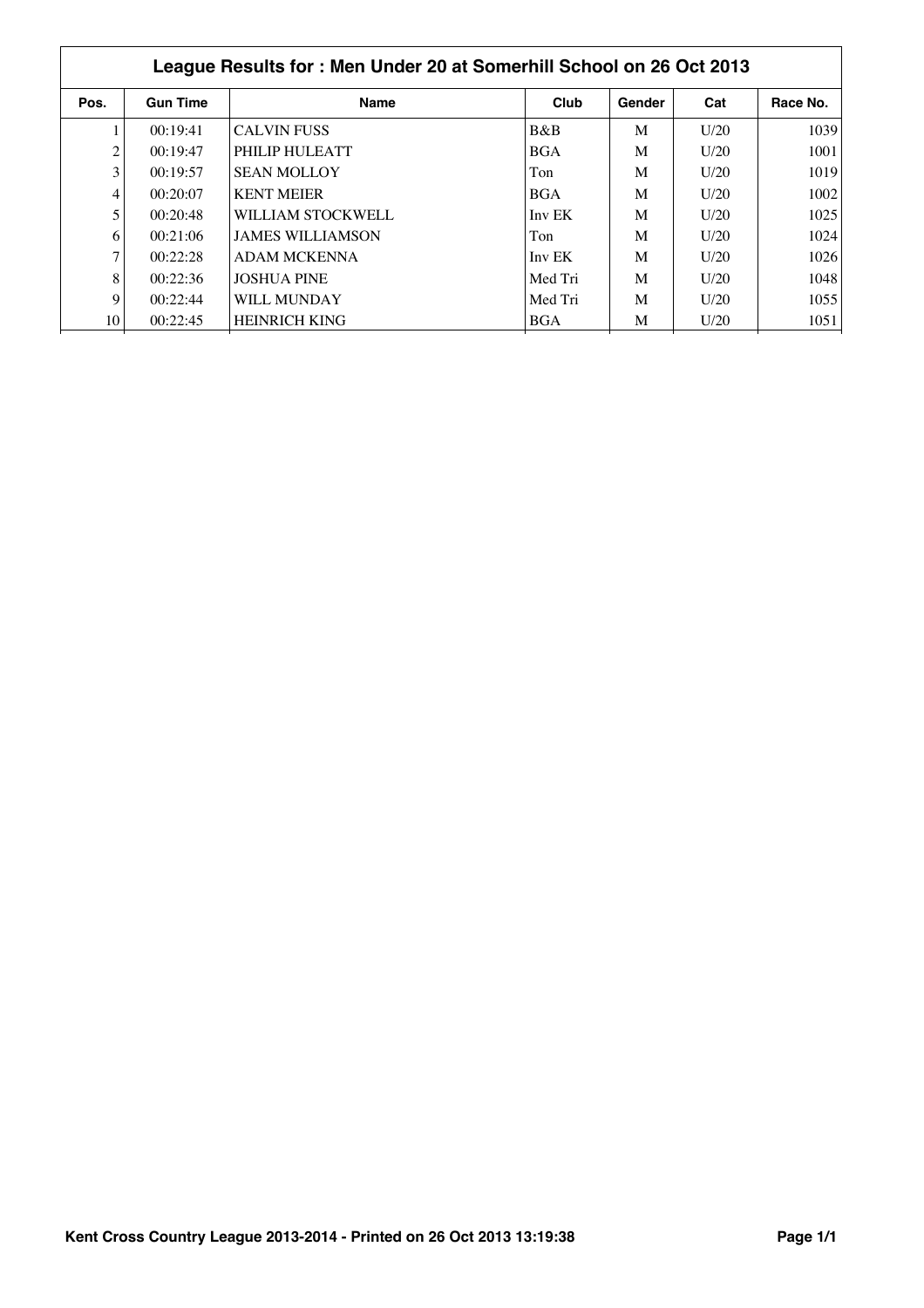| <b>Gun Time</b><br>Club<br>Pos.<br>Name<br>Gender<br>Race No.<br>Cat<br>00:20:27<br>Ton<br>$\mathbf F$<br>$\mathbf{1}$<br>MIRANDA HEATHCOTE<br>V <sub>40</sub><br>5199<br>$\overline{c}$<br>00:21:13<br>NICOLE TAYLOR<br>${\bf F}$<br>Ton<br>U/20<br>6010<br>3<br>00:21:20<br><b>ALICE HEATHER-HAYES</b><br>$\mathbf F$<br>Tun W<br>V35<br>5106<br>6031<br>00:21:21<br>NICOLA WILKINSON<br>Ton<br>${\bf F}$<br>U/20<br>4<br>5<br>00:22:02<br><b>MARIA HESLOP</b><br>Padd W<br>${\bf F}$<br>V <sub>45</sub><br>5206<br>B&B<br>${\bf F}$<br>6<br>00:22:17<br><b>KATIE MURRAY</b><br>Senior<br>5143<br>$\tau$<br>5002<br>00:22:22<br><b>CLARE REEVES</b><br>$\boldsymbol{\mathrm{F}}$<br>Senior<br>Bexley<br>8<br>00:22:39<br>Inv EK<br><b>EMILY MCKANE</b><br>$\boldsymbol{\mathrm{F}}$<br>U/20<br>6012<br>9<br>00:22:42<br><b>RONA LOUBSER</b><br>Folk<br>${\bf F}$<br>Senior<br>5088<br>10<br>00:22:48<br><b>JENNY FOWLER</b><br>M&M<br>$\boldsymbol{\mathrm{F}}$<br>V35<br>5010<br>11<br>00:23:00<br><b>SHARON HAWKINS</b><br>Inv EK<br>${\bf F}$<br>V <sub>45</sub><br>5160<br>12<br>${\bf F}$<br>00:23:03<br><b>ALICE WOOD</b><br>Ton<br>U/20<br>6011<br>13<br>${\bf F}$<br>00:23:08<br><b>CAROLE PENNLINGTON</b><br>B&B<br>V35<br>5138<br>00:23:25<br>B&B<br>${\bf F}$<br>14<br><b>JANE BRADSHAW</b><br>V40<br>5132<br>15<br>00:23:32<br><b>DEBBIE HOPE</b><br>M&M<br>${\bf F}$<br>5015<br>V35<br>16<br>00:23:36<br><b>CAROLINE FORD</b><br>Camb H<br>$\mathbf{F}$<br>Senior<br>5071<br>17<br>00:23:42<br>B&B<br><b>DANIELLE CRITCHLEY</b><br>$\mathbf{F}$<br>5134<br>Senior<br>18<br>00:23:49<br><b>CATH STIBBS</b><br>V35<br>5063<br>Kent<br>${\bf F}$<br>Folk<br>5089<br>19<br>00:23:53<br>NIKKI GOODWIN<br>${\bf F}$<br>Senior<br>${\bf F}$<br>20<br>00:24:05<br><b>SARAH BELAON</b><br>B&B<br>Senior<br>5131<br>21<br>00:24:21<br><b>JEANNETTE WHITE</b><br>Tun W<br>$\boldsymbol{\mathrm{F}}$<br>V <sub>45</sub><br>5103<br>00:24:23<br>5053<br>22<br><b>SARAH DOWLING</b><br>G'wich T<br>${\bf F}$<br>V40<br>23<br>00:24:28<br><b>SARAH BAILEY</b><br>Tun W<br>${\bf F}$<br>V40<br>5105<br>24<br>00:24:29<br><b>CHARLOTTE STICKINGS</b><br>B&B<br>${\bf F}$<br>V40<br>5146<br>25<br>00:24:33<br><b>SAFFRON SALIH</b><br>Ton<br>${\bf F}$<br>U/20<br>6016<br>Kent<br>5060<br>26<br>00:24:35<br><b>TERESA MURPHY</b><br>${\bf F}$<br>V35<br>27<br>5016<br>00:24:40<br>RACHAEL STEWART<br>M&M<br>${\bf F}$<br>V35<br>28<br>00:24:41<br><b>HELEN WHEELER</b><br>S.Kent<br>${\bf F}$<br>V <sub>45</sub><br>5205<br>00:24:44<br><b>CHLOE BIRD</b><br>29<br>F<br>U/20<br>6015<br>Ton<br>$30\,$<br>V35<br>5019<br>00:25:00<br><b>LISA CLIFFORD</b><br>Dartf<br>$\boldsymbol{\mathrm{F}}$<br>${\bf F}$<br>5054<br>31<br>00:25:03<br><b>SUE GODSELL</b><br>G'wich T<br>V35<br>32<br>00:25:07<br>PRU CLEMENTS<br>${\bf F}$<br>V35<br>5107<br>Tun W<br>33<br>${\bf F}$<br>V60<br>00:25:07<br><b>SALLY MUSSON</b><br>Ton<br>5029<br>34<br>00:25:38<br>REBECCA BRYANT<br>M&M<br>${\bf F}$<br>5018<br>Senior<br>35<br>00:25:40<br><b>LISA REID</b><br>Dartf<br>${\bf F}$<br>Senior<br>5023<br>36<br>00:25:44<br><b>KATE WILLIAMS</b><br>Kent<br>${\bf F}$<br>V <sub>45</sub><br>5056<br>37<br>Med Tri<br>${\bf F}$<br>V35<br>5173<br>00:25:48<br><b>ANDRI DEWIT</b><br>38<br>00:25:49<br><b>LUCY WEEKES</b><br>Folk<br>${\bf F}$<br>5084<br>Senior<br>39<br>00:25:50<br>PIPPA BLACKSTONE<br>$\boldsymbol{\mathrm{F}}$<br>V <sub>50</sub><br>5201<br>Ton<br>40<br>00:25:55<br><b>CLAIRE WILKINS</b><br>M&M<br>${\bf F}$<br>5017<br>Senior<br>41<br>00:26:11<br><b>ROSA TOWNSEND</b><br>Tun W<br>${\bf F}$<br>5104<br>Senior<br>42<br>00:26:13<br><b>KATE MARCHANT</b><br>Beck<br>${\bf F}$<br>V <sub>45</sub><br>5121<br>43<br>00:26:14<br><b>EMMA GARCIA</b><br><b>UKC</b><br>${\bf F}$<br>Senior<br>5197<br>44<br>00:26:17<br>ANOUSHKA JOHNSON<br>${\bf F}$<br>V35<br>5003<br>Bexley<br>M&M<br>45<br>00:26:18<br><b>SARAH KENYON</b><br>${\bf F}$<br>V40<br>5012<br>${\bf F}$<br>46<br><b>KASSIA SOARDS</b><br>Camb H<br>U/20<br>6030<br>00:26:26<br>47<br>00:26:28<br>LUCY PITCAIRN-KNOWLES<br>${\bf F}$<br>V <sub>45</sub><br>5129<br>Ton<br>${\bf F}$<br>48<br>00:26:35<br><b>RACHEL FAGG</b><br>Ton<br>V35<br>5027<br>49<br>00:26:37<br><b>LESLEY MERCER</b><br>Tun W<br>${\bf F}$<br>V35<br>5110 |    | League Results for: Senior Women at Somerhill School on 26 Oct 2013 |                    |      |                           |                 |      |  |  |  |
|----------------------------------------------------------------------------------------------------------------------------------------------------------------------------------------------------------------------------------------------------------------------------------------------------------------------------------------------------------------------------------------------------------------------------------------------------------------------------------------------------------------------------------------------------------------------------------------------------------------------------------------------------------------------------------------------------------------------------------------------------------------------------------------------------------------------------------------------------------------------------------------------------------------------------------------------------------------------------------------------------------------------------------------------------------------------------------------------------------------------------------------------------------------------------------------------------------------------------------------------------------------------------------------------------------------------------------------------------------------------------------------------------------------------------------------------------------------------------------------------------------------------------------------------------------------------------------------------------------------------------------------------------------------------------------------------------------------------------------------------------------------------------------------------------------------------------------------------------------------------------------------------------------------------------------------------------------------------------------------------------------------------------------------------------------------------------------------------------------------------------------------------------------------------------------------------------------------------------------------------------------------------------------------------------------------------------------------------------------------------------------------------------------------------------------------------------------------------------------------------------------------------------------------------------------------------------------------------------------------------------------------------------------------------------------------------------------------------------------------------------------------------------------------------------------------------------------------------------------------------------------------------------------------------------------------------------------------------------------------------------------------------------------------------------------------------------------------------------------------------------------------------------------------------------------------------------------------------------------------------------------------------------------------------------------------------------------------------------------------------------------------------------------------------------------------------------------------------------------------------------------------------------------------------------------------------------------------------------------------------------------------------------------------------------------------------------------------------------------------------------------------------------------------------------------------------------------------------------------------------------------------------------------------------------------------------------------------------------------------------------------------------------------------------------------------------------------------------------------------------------------------------------------------------------------------------------------------------------------------------------------------------------------------------------|----|---------------------------------------------------------------------|--------------------|------|---------------------------|-----------------|------|--|--|--|
|                                                                                                                                                                                                                                                                                                                                                                                                                                                                                                                                                                                                                                                                                                                                                                                                                                                                                                                                                                                                                                                                                                                                                                                                                                                                                                                                                                                                                                                                                                                                                                                                                                                                                                                                                                                                                                                                                                                                                                                                                                                                                                                                                                                                                                                                                                                                                                                                                                                                                                                                                                                                                                                                                                                                                                                                                                                                                                                                                                                                                                                                                                                                                                                                                                                                                                                                                                                                                                                                                                                                                                                                                                                                                                                                                                                                                                                                                                                                                                                                                                                                                                                                                                                                                                                                                                    |    |                                                                     |                    |      |                           |                 |      |  |  |  |
|                                                                                                                                                                                                                                                                                                                                                                                                                                                                                                                                                                                                                                                                                                                                                                                                                                                                                                                                                                                                                                                                                                                                                                                                                                                                                                                                                                                                                                                                                                                                                                                                                                                                                                                                                                                                                                                                                                                                                                                                                                                                                                                                                                                                                                                                                                                                                                                                                                                                                                                                                                                                                                                                                                                                                                                                                                                                                                                                                                                                                                                                                                                                                                                                                                                                                                                                                                                                                                                                                                                                                                                                                                                                                                                                                                                                                                                                                                                                                                                                                                                                                                                                                                                                                                                                                                    |    |                                                                     |                    |      |                           |                 |      |  |  |  |
|                                                                                                                                                                                                                                                                                                                                                                                                                                                                                                                                                                                                                                                                                                                                                                                                                                                                                                                                                                                                                                                                                                                                                                                                                                                                                                                                                                                                                                                                                                                                                                                                                                                                                                                                                                                                                                                                                                                                                                                                                                                                                                                                                                                                                                                                                                                                                                                                                                                                                                                                                                                                                                                                                                                                                                                                                                                                                                                                                                                                                                                                                                                                                                                                                                                                                                                                                                                                                                                                                                                                                                                                                                                                                                                                                                                                                                                                                                                                                                                                                                                                                                                                                                                                                                                                                                    |    |                                                                     |                    |      |                           |                 |      |  |  |  |
|                                                                                                                                                                                                                                                                                                                                                                                                                                                                                                                                                                                                                                                                                                                                                                                                                                                                                                                                                                                                                                                                                                                                                                                                                                                                                                                                                                                                                                                                                                                                                                                                                                                                                                                                                                                                                                                                                                                                                                                                                                                                                                                                                                                                                                                                                                                                                                                                                                                                                                                                                                                                                                                                                                                                                                                                                                                                                                                                                                                                                                                                                                                                                                                                                                                                                                                                                                                                                                                                                                                                                                                                                                                                                                                                                                                                                                                                                                                                                                                                                                                                                                                                                                                                                                                                                                    |    |                                                                     |                    |      |                           |                 |      |  |  |  |
|                                                                                                                                                                                                                                                                                                                                                                                                                                                                                                                                                                                                                                                                                                                                                                                                                                                                                                                                                                                                                                                                                                                                                                                                                                                                                                                                                                                                                                                                                                                                                                                                                                                                                                                                                                                                                                                                                                                                                                                                                                                                                                                                                                                                                                                                                                                                                                                                                                                                                                                                                                                                                                                                                                                                                                                                                                                                                                                                                                                                                                                                                                                                                                                                                                                                                                                                                                                                                                                                                                                                                                                                                                                                                                                                                                                                                                                                                                                                                                                                                                                                                                                                                                                                                                                                                                    |    |                                                                     |                    |      |                           |                 |      |  |  |  |
|                                                                                                                                                                                                                                                                                                                                                                                                                                                                                                                                                                                                                                                                                                                                                                                                                                                                                                                                                                                                                                                                                                                                                                                                                                                                                                                                                                                                                                                                                                                                                                                                                                                                                                                                                                                                                                                                                                                                                                                                                                                                                                                                                                                                                                                                                                                                                                                                                                                                                                                                                                                                                                                                                                                                                                                                                                                                                                                                                                                                                                                                                                                                                                                                                                                                                                                                                                                                                                                                                                                                                                                                                                                                                                                                                                                                                                                                                                                                                                                                                                                                                                                                                                                                                                                                                                    |    |                                                                     |                    |      |                           |                 |      |  |  |  |
|                                                                                                                                                                                                                                                                                                                                                                                                                                                                                                                                                                                                                                                                                                                                                                                                                                                                                                                                                                                                                                                                                                                                                                                                                                                                                                                                                                                                                                                                                                                                                                                                                                                                                                                                                                                                                                                                                                                                                                                                                                                                                                                                                                                                                                                                                                                                                                                                                                                                                                                                                                                                                                                                                                                                                                                                                                                                                                                                                                                                                                                                                                                                                                                                                                                                                                                                                                                                                                                                                                                                                                                                                                                                                                                                                                                                                                                                                                                                                                                                                                                                                                                                                                                                                                                                                                    |    |                                                                     |                    |      |                           |                 |      |  |  |  |
|                                                                                                                                                                                                                                                                                                                                                                                                                                                                                                                                                                                                                                                                                                                                                                                                                                                                                                                                                                                                                                                                                                                                                                                                                                                                                                                                                                                                                                                                                                                                                                                                                                                                                                                                                                                                                                                                                                                                                                                                                                                                                                                                                                                                                                                                                                                                                                                                                                                                                                                                                                                                                                                                                                                                                                                                                                                                                                                                                                                                                                                                                                                                                                                                                                                                                                                                                                                                                                                                                                                                                                                                                                                                                                                                                                                                                                                                                                                                                                                                                                                                                                                                                                                                                                                                                                    |    |                                                                     |                    |      |                           |                 |      |  |  |  |
|                                                                                                                                                                                                                                                                                                                                                                                                                                                                                                                                                                                                                                                                                                                                                                                                                                                                                                                                                                                                                                                                                                                                                                                                                                                                                                                                                                                                                                                                                                                                                                                                                                                                                                                                                                                                                                                                                                                                                                                                                                                                                                                                                                                                                                                                                                                                                                                                                                                                                                                                                                                                                                                                                                                                                                                                                                                                                                                                                                                                                                                                                                                                                                                                                                                                                                                                                                                                                                                                                                                                                                                                                                                                                                                                                                                                                                                                                                                                                                                                                                                                                                                                                                                                                                                                                                    |    |                                                                     |                    |      |                           |                 |      |  |  |  |
|                                                                                                                                                                                                                                                                                                                                                                                                                                                                                                                                                                                                                                                                                                                                                                                                                                                                                                                                                                                                                                                                                                                                                                                                                                                                                                                                                                                                                                                                                                                                                                                                                                                                                                                                                                                                                                                                                                                                                                                                                                                                                                                                                                                                                                                                                                                                                                                                                                                                                                                                                                                                                                                                                                                                                                                                                                                                                                                                                                                                                                                                                                                                                                                                                                                                                                                                                                                                                                                                                                                                                                                                                                                                                                                                                                                                                                                                                                                                                                                                                                                                                                                                                                                                                                                                                                    |    |                                                                     |                    |      |                           |                 |      |  |  |  |
|                                                                                                                                                                                                                                                                                                                                                                                                                                                                                                                                                                                                                                                                                                                                                                                                                                                                                                                                                                                                                                                                                                                                                                                                                                                                                                                                                                                                                                                                                                                                                                                                                                                                                                                                                                                                                                                                                                                                                                                                                                                                                                                                                                                                                                                                                                                                                                                                                                                                                                                                                                                                                                                                                                                                                                                                                                                                                                                                                                                                                                                                                                                                                                                                                                                                                                                                                                                                                                                                                                                                                                                                                                                                                                                                                                                                                                                                                                                                                                                                                                                                                                                                                                                                                                                                                                    |    |                                                                     |                    |      |                           |                 |      |  |  |  |
|                                                                                                                                                                                                                                                                                                                                                                                                                                                                                                                                                                                                                                                                                                                                                                                                                                                                                                                                                                                                                                                                                                                                                                                                                                                                                                                                                                                                                                                                                                                                                                                                                                                                                                                                                                                                                                                                                                                                                                                                                                                                                                                                                                                                                                                                                                                                                                                                                                                                                                                                                                                                                                                                                                                                                                                                                                                                                                                                                                                                                                                                                                                                                                                                                                                                                                                                                                                                                                                                                                                                                                                                                                                                                                                                                                                                                                                                                                                                                                                                                                                                                                                                                                                                                                                                                                    |    |                                                                     |                    |      |                           |                 |      |  |  |  |
|                                                                                                                                                                                                                                                                                                                                                                                                                                                                                                                                                                                                                                                                                                                                                                                                                                                                                                                                                                                                                                                                                                                                                                                                                                                                                                                                                                                                                                                                                                                                                                                                                                                                                                                                                                                                                                                                                                                                                                                                                                                                                                                                                                                                                                                                                                                                                                                                                                                                                                                                                                                                                                                                                                                                                                                                                                                                                                                                                                                                                                                                                                                                                                                                                                                                                                                                                                                                                                                                                                                                                                                                                                                                                                                                                                                                                                                                                                                                                                                                                                                                                                                                                                                                                                                                                                    |    |                                                                     |                    |      |                           |                 |      |  |  |  |
|                                                                                                                                                                                                                                                                                                                                                                                                                                                                                                                                                                                                                                                                                                                                                                                                                                                                                                                                                                                                                                                                                                                                                                                                                                                                                                                                                                                                                                                                                                                                                                                                                                                                                                                                                                                                                                                                                                                                                                                                                                                                                                                                                                                                                                                                                                                                                                                                                                                                                                                                                                                                                                                                                                                                                                                                                                                                                                                                                                                                                                                                                                                                                                                                                                                                                                                                                                                                                                                                                                                                                                                                                                                                                                                                                                                                                                                                                                                                                                                                                                                                                                                                                                                                                                                                                                    |    |                                                                     |                    |      |                           |                 |      |  |  |  |
|                                                                                                                                                                                                                                                                                                                                                                                                                                                                                                                                                                                                                                                                                                                                                                                                                                                                                                                                                                                                                                                                                                                                                                                                                                                                                                                                                                                                                                                                                                                                                                                                                                                                                                                                                                                                                                                                                                                                                                                                                                                                                                                                                                                                                                                                                                                                                                                                                                                                                                                                                                                                                                                                                                                                                                                                                                                                                                                                                                                                                                                                                                                                                                                                                                                                                                                                                                                                                                                                                                                                                                                                                                                                                                                                                                                                                                                                                                                                                                                                                                                                                                                                                                                                                                                                                                    |    |                                                                     |                    |      |                           |                 |      |  |  |  |
|                                                                                                                                                                                                                                                                                                                                                                                                                                                                                                                                                                                                                                                                                                                                                                                                                                                                                                                                                                                                                                                                                                                                                                                                                                                                                                                                                                                                                                                                                                                                                                                                                                                                                                                                                                                                                                                                                                                                                                                                                                                                                                                                                                                                                                                                                                                                                                                                                                                                                                                                                                                                                                                                                                                                                                                                                                                                                                                                                                                                                                                                                                                                                                                                                                                                                                                                                                                                                                                                                                                                                                                                                                                                                                                                                                                                                                                                                                                                                                                                                                                                                                                                                                                                                                                                                                    |    |                                                                     |                    |      |                           |                 |      |  |  |  |
|                                                                                                                                                                                                                                                                                                                                                                                                                                                                                                                                                                                                                                                                                                                                                                                                                                                                                                                                                                                                                                                                                                                                                                                                                                                                                                                                                                                                                                                                                                                                                                                                                                                                                                                                                                                                                                                                                                                                                                                                                                                                                                                                                                                                                                                                                                                                                                                                                                                                                                                                                                                                                                                                                                                                                                                                                                                                                                                                                                                                                                                                                                                                                                                                                                                                                                                                                                                                                                                                                                                                                                                                                                                                                                                                                                                                                                                                                                                                                                                                                                                                                                                                                                                                                                                                                                    |    |                                                                     |                    |      |                           |                 |      |  |  |  |
|                                                                                                                                                                                                                                                                                                                                                                                                                                                                                                                                                                                                                                                                                                                                                                                                                                                                                                                                                                                                                                                                                                                                                                                                                                                                                                                                                                                                                                                                                                                                                                                                                                                                                                                                                                                                                                                                                                                                                                                                                                                                                                                                                                                                                                                                                                                                                                                                                                                                                                                                                                                                                                                                                                                                                                                                                                                                                                                                                                                                                                                                                                                                                                                                                                                                                                                                                                                                                                                                                                                                                                                                                                                                                                                                                                                                                                                                                                                                                                                                                                                                                                                                                                                                                                                                                                    |    |                                                                     |                    |      |                           |                 |      |  |  |  |
|                                                                                                                                                                                                                                                                                                                                                                                                                                                                                                                                                                                                                                                                                                                                                                                                                                                                                                                                                                                                                                                                                                                                                                                                                                                                                                                                                                                                                                                                                                                                                                                                                                                                                                                                                                                                                                                                                                                                                                                                                                                                                                                                                                                                                                                                                                                                                                                                                                                                                                                                                                                                                                                                                                                                                                                                                                                                                                                                                                                                                                                                                                                                                                                                                                                                                                                                                                                                                                                                                                                                                                                                                                                                                                                                                                                                                                                                                                                                                                                                                                                                                                                                                                                                                                                                                                    |    |                                                                     |                    |      |                           |                 |      |  |  |  |
|                                                                                                                                                                                                                                                                                                                                                                                                                                                                                                                                                                                                                                                                                                                                                                                                                                                                                                                                                                                                                                                                                                                                                                                                                                                                                                                                                                                                                                                                                                                                                                                                                                                                                                                                                                                                                                                                                                                                                                                                                                                                                                                                                                                                                                                                                                                                                                                                                                                                                                                                                                                                                                                                                                                                                                                                                                                                                                                                                                                                                                                                                                                                                                                                                                                                                                                                                                                                                                                                                                                                                                                                                                                                                                                                                                                                                                                                                                                                                                                                                                                                                                                                                                                                                                                                                                    |    |                                                                     |                    |      |                           |                 |      |  |  |  |
|                                                                                                                                                                                                                                                                                                                                                                                                                                                                                                                                                                                                                                                                                                                                                                                                                                                                                                                                                                                                                                                                                                                                                                                                                                                                                                                                                                                                                                                                                                                                                                                                                                                                                                                                                                                                                                                                                                                                                                                                                                                                                                                                                                                                                                                                                                                                                                                                                                                                                                                                                                                                                                                                                                                                                                                                                                                                                                                                                                                                                                                                                                                                                                                                                                                                                                                                                                                                                                                                                                                                                                                                                                                                                                                                                                                                                                                                                                                                                                                                                                                                                                                                                                                                                                                                                                    |    |                                                                     |                    |      |                           |                 |      |  |  |  |
|                                                                                                                                                                                                                                                                                                                                                                                                                                                                                                                                                                                                                                                                                                                                                                                                                                                                                                                                                                                                                                                                                                                                                                                                                                                                                                                                                                                                                                                                                                                                                                                                                                                                                                                                                                                                                                                                                                                                                                                                                                                                                                                                                                                                                                                                                                                                                                                                                                                                                                                                                                                                                                                                                                                                                                                                                                                                                                                                                                                                                                                                                                                                                                                                                                                                                                                                                                                                                                                                                                                                                                                                                                                                                                                                                                                                                                                                                                                                                                                                                                                                                                                                                                                                                                                                                                    |    |                                                                     |                    |      |                           |                 |      |  |  |  |
|                                                                                                                                                                                                                                                                                                                                                                                                                                                                                                                                                                                                                                                                                                                                                                                                                                                                                                                                                                                                                                                                                                                                                                                                                                                                                                                                                                                                                                                                                                                                                                                                                                                                                                                                                                                                                                                                                                                                                                                                                                                                                                                                                                                                                                                                                                                                                                                                                                                                                                                                                                                                                                                                                                                                                                                                                                                                                                                                                                                                                                                                                                                                                                                                                                                                                                                                                                                                                                                                                                                                                                                                                                                                                                                                                                                                                                                                                                                                                                                                                                                                                                                                                                                                                                                                                                    |    |                                                                     |                    |      |                           |                 |      |  |  |  |
|                                                                                                                                                                                                                                                                                                                                                                                                                                                                                                                                                                                                                                                                                                                                                                                                                                                                                                                                                                                                                                                                                                                                                                                                                                                                                                                                                                                                                                                                                                                                                                                                                                                                                                                                                                                                                                                                                                                                                                                                                                                                                                                                                                                                                                                                                                                                                                                                                                                                                                                                                                                                                                                                                                                                                                                                                                                                                                                                                                                                                                                                                                                                                                                                                                                                                                                                                                                                                                                                                                                                                                                                                                                                                                                                                                                                                                                                                                                                                                                                                                                                                                                                                                                                                                                                                                    |    |                                                                     |                    |      |                           |                 |      |  |  |  |
|                                                                                                                                                                                                                                                                                                                                                                                                                                                                                                                                                                                                                                                                                                                                                                                                                                                                                                                                                                                                                                                                                                                                                                                                                                                                                                                                                                                                                                                                                                                                                                                                                                                                                                                                                                                                                                                                                                                                                                                                                                                                                                                                                                                                                                                                                                                                                                                                                                                                                                                                                                                                                                                                                                                                                                                                                                                                                                                                                                                                                                                                                                                                                                                                                                                                                                                                                                                                                                                                                                                                                                                                                                                                                                                                                                                                                                                                                                                                                                                                                                                                                                                                                                                                                                                                                                    |    |                                                                     |                    |      |                           |                 |      |  |  |  |
|                                                                                                                                                                                                                                                                                                                                                                                                                                                                                                                                                                                                                                                                                                                                                                                                                                                                                                                                                                                                                                                                                                                                                                                                                                                                                                                                                                                                                                                                                                                                                                                                                                                                                                                                                                                                                                                                                                                                                                                                                                                                                                                                                                                                                                                                                                                                                                                                                                                                                                                                                                                                                                                                                                                                                                                                                                                                                                                                                                                                                                                                                                                                                                                                                                                                                                                                                                                                                                                                                                                                                                                                                                                                                                                                                                                                                                                                                                                                                                                                                                                                                                                                                                                                                                                                                                    |    |                                                                     |                    |      |                           |                 |      |  |  |  |
|                                                                                                                                                                                                                                                                                                                                                                                                                                                                                                                                                                                                                                                                                                                                                                                                                                                                                                                                                                                                                                                                                                                                                                                                                                                                                                                                                                                                                                                                                                                                                                                                                                                                                                                                                                                                                                                                                                                                                                                                                                                                                                                                                                                                                                                                                                                                                                                                                                                                                                                                                                                                                                                                                                                                                                                                                                                                                                                                                                                                                                                                                                                                                                                                                                                                                                                                                                                                                                                                                                                                                                                                                                                                                                                                                                                                                                                                                                                                                                                                                                                                                                                                                                                                                                                                                                    |    |                                                                     |                    |      |                           |                 |      |  |  |  |
|                                                                                                                                                                                                                                                                                                                                                                                                                                                                                                                                                                                                                                                                                                                                                                                                                                                                                                                                                                                                                                                                                                                                                                                                                                                                                                                                                                                                                                                                                                                                                                                                                                                                                                                                                                                                                                                                                                                                                                                                                                                                                                                                                                                                                                                                                                                                                                                                                                                                                                                                                                                                                                                                                                                                                                                                                                                                                                                                                                                                                                                                                                                                                                                                                                                                                                                                                                                                                                                                                                                                                                                                                                                                                                                                                                                                                                                                                                                                                                                                                                                                                                                                                                                                                                                                                                    |    |                                                                     |                    |      |                           |                 |      |  |  |  |
|                                                                                                                                                                                                                                                                                                                                                                                                                                                                                                                                                                                                                                                                                                                                                                                                                                                                                                                                                                                                                                                                                                                                                                                                                                                                                                                                                                                                                                                                                                                                                                                                                                                                                                                                                                                                                                                                                                                                                                                                                                                                                                                                                                                                                                                                                                                                                                                                                                                                                                                                                                                                                                                                                                                                                                                                                                                                                                                                                                                                                                                                                                                                                                                                                                                                                                                                                                                                                                                                                                                                                                                                                                                                                                                                                                                                                                                                                                                                                                                                                                                                                                                                                                                                                                                                                                    |    |                                                                     |                    |      |                           |                 |      |  |  |  |
|                                                                                                                                                                                                                                                                                                                                                                                                                                                                                                                                                                                                                                                                                                                                                                                                                                                                                                                                                                                                                                                                                                                                                                                                                                                                                                                                                                                                                                                                                                                                                                                                                                                                                                                                                                                                                                                                                                                                                                                                                                                                                                                                                                                                                                                                                                                                                                                                                                                                                                                                                                                                                                                                                                                                                                                                                                                                                                                                                                                                                                                                                                                                                                                                                                                                                                                                                                                                                                                                                                                                                                                                                                                                                                                                                                                                                                                                                                                                                                                                                                                                                                                                                                                                                                                                                                    |    |                                                                     |                    |      |                           |                 |      |  |  |  |
|                                                                                                                                                                                                                                                                                                                                                                                                                                                                                                                                                                                                                                                                                                                                                                                                                                                                                                                                                                                                                                                                                                                                                                                                                                                                                                                                                                                                                                                                                                                                                                                                                                                                                                                                                                                                                                                                                                                                                                                                                                                                                                                                                                                                                                                                                                                                                                                                                                                                                                                                                                                                                                                                                                                                                                                                                                                                                                                                                                                                                                                                                                                                                                                                                                                                                                                                                                                                                                                                                                                                                                                                                                                                                                                                                                                                                                                                                                                                                                                                                                                                                                                                                                                                                                                                                                    |    |                                                                     |                    |      |                           |                 |      |  |  |  |
|                                                                                                                                                                                                                                                                                                                                                                                                                                                                                                                                                                                                                                                                                                                                                                                                                                                                                                                                                                                                                                                                                                                                                                                                                                                                                                                                                                                                                                                                                                                                                                                                                                                                                                                                                                                                                                                                                                                                                                                                                                                                                                                                                                                                                                                                                                                                                                                                                                                                                                                                                                                                                                                                                                                                                                                                                                                                                                                                                                                                                                                                                                                                                                                                                                                                                                                                                                                                                                                                                                                                                                                                                                                                                                                                                                                                                                                                                                                                                                                                                                                                                                                                                                                                                                                                                                    |    |                                                                     |                    |      |                           |                 |      |  |  |  |
|                                                                                                                                                                                                                                                                                                                                                                                                                                                                                                                                                                                                                                                                                                                                                                                                                                                                                                                                                                                                                                                                                                                                                                                                                                                                                                                                                                                                                                                                                                                                                                                                                                                                                                                                                                                                                                                                                                                                                                                                                                                                                                                                                                                                                                                                                                                                                                                                                                                                                                                                                                                                                                                                                                                                                                                                                                                                                                                                                                                                                                                                                                                                                                                                                                                                                                                                                                                                                                                                                                                                                                                                                                                                                                                                                                                                                                                                                                                                                                                                                                                                                                                                                                                                                                                                                                    |    |                                                                     |                    |      |                           |                 |      |  |  |  |
|                                                                                                                                                                                                                                                                                                                                                                                                                                                                                                                                                                                                                                                                                                                                                                                                                                                                                                                                                                                                                                                                                                                                                                                                                                                                                                                                                                                                                                                                                                                                                                                                                                                                                                                                                                                                                                                                                                                                                                                                                                                                                                                                                                                                                                                                                                                                                                                                                                                                                                                                                                                                                                                                                                                                                                                                                                                                                                                                                                                                                                                                                                                                                                                                                                                                                                                                                                                                                                                                                                                                                                                                                                                                                                                                                                                                                                                                                                                                                                                                                                                                                                                                                                                                                                                                                                    |    |                                                                     |                    |      |                           |                 |      |  |  |  |
|                                                                                                                                                                                                                                                                                                                                                                                                                                                                                                                                                                                                                                                                                                                                                                                                                                                                                                                                                                                                                                                                                                                                                                                                                                                                                                                                                                                                                                                                                                                                                                                                                                                                                                                                                                                                                                                                                                                                                                                                                                                                                                                                                                                                                                                                                                                                                                                                                                                                                                                                                                                                                                                                                                                                                                                                                                                                                                                                                                                                                                                                                                                                                                                                                                                                                                                                                                                                                                                                                                                                                                                                                                                                                                                                                                                                                                                                                                                                                                                                                                                                                                                                                                                                                                                                                                    |    |                                                                     |                    |      |                           |                 |      |  |  |  |
|                                                                                                                                                                                                                                                                                                                                                                                                                                                                                                                                                                                                                                                                                                                                                                                                                                                                                                                                                                                                                                                                                                                                                                                                                                                                                                                                                                                                                                                                                                                                                                                                                                                                                                                                                                                                                                                                                                                                                                                                                                                                                                                                                                                                                                                                                                                                                                                                                                                                                                                                                                                                                                                                                                                                                                                                                                                                                                                                                                                                                                                                                                                                                                                                                                                                                                                                                                                                                                                                                                                                                                                                                                                                                                                                                                                                                                                                                                                                                                                                                                                                                                                                                                                                                                                                                                    |    |                                                                     |                    |      |                           |                 |      |  |  |  |
|                                                                                                                                                                                                                                                                                                                                                                                                                                                                                                                                                                                                                                                                                                                                                                                                                                                                                                                                                                                                                                                                                                                                                                                                                                                                                                                                                                                                                                                                                                                                                                                                                                                                                                                                                                                                                                                                                                                                                                                                                                                                                                                                                                                                                                                                                                                                                                                                                                                                                                                                                                                                                                                                                                                                                                                                                                                                                                                                                                                                                                                                                                                                                                                                                                                                                                                                                                                                                                                                                                                                                                                                                                                                                                                                                                                                                                                                                                                                                                                                                                                                                                                                                                                                                                                                                                    |    |                                                                     |                    |      |                           |                 |      |  |  |  |
|                                                                                                                                                                                                                                                                                                                                                                                                                                                                                                                                                                                                                                                                                                                                                                                                                                                                                                                                                                                                                                                                                                                                                                                                                                                                                                                                                                                                                                                                                                                                                                                                                                                                                                                                                                                                                                                                                                                                                                                                                                                                                                                                                                                                                                                                                                                                                                                                                                                                                                                                                                                                                                                                                                                                                                                                                                                                                                                                                                                                                                                                                                                                                                                                                                                                                                                                                                                                                                                                                                                                                                                                                                                                                                                                                                                                                                                                                                                                                                                                                                                                                                                                                                                                                                                                                                    |    |                                                                     |                    |      |                           |                 |      |  |  |  |
|                                                                                                                                                                                                                                                                                                                                                                                                                                                                                                                                                                                                                                                                                                                                                                                                                                                                                                                                                                                                                                                                                                                                                                                                                                                                                                                                                                                                                                                                                                                                                                                                                                                                                                                                                                                                                                                                                                                                                                                                                                                                                                                                                                                                                                                                                                                                                                                                                                                                                                                                                                                                                                                                                                                                                                                                                                                                                                                                                                                                                                                                                                                                                                                                                                                                                                                                                                                                                                                                                                                                                                                                                                                                                                                                                                                                                                                                                                                                                                                                                                                                                                                                                                                                                                                                                                    |    |                                                                     |                    |      |                           |                 |      |  |  |  |
|                                                                                                                                                                                                                                                                                                                                                                                                                                                                                                                                                                                                                                                                                                                                                                                                                                                                                                                                                                                                                                                                                                                                                                                                                                                                                                                                                                                                                                                                                                                                                                                                                                                                                                                                                                                                                                                                                                                                                                                                                                                                                                                                                                                                                                                                                                                                                                                                                                                                                                                                                                                                                                                                                                                                                                                                                                                                                                                                                                                                                                                                                                                                                                                                                                                                                                                                                                                                                                                                                                                                                                                                                                                                                                                                                                                                                                                                                                                                                                                                                                                                                                                                                                                                                                                                                                    |    |                                                                     |                    |      |                           |                 |      |  |  |  |
|                                                                                                                                                                                                                                                                                                                                                                                                                                                                                                                                                                                                                                                                                                                                                                                                                                                                                                                                                                                                                                                                                                                                                                                                                                                                                                                                                                                                                                                                                                                                                                                                                                                                                                                                                                                                                                                                                                                                                                                                                                                                                                                                                                                                                                                                                                                                                                                                                                                                                                                                                                                                                                                                                                                                                                                                                                                                                                                                                                                                                                                                                                                                                                                                                                                                                                                                                                                                                                                                                                                                                                                                                                                                                                                                                                                                                                                                                                                                                                                                                                                                                                                                                                                                                                                                                                    |    |                                                                     |                    |      |                           |                 |      |  |  |  |
|                                                                                                                                                                                                                                                                                                                                                                                                                                                                                                                                                                                                                                                                                                                                                                                                                                                                                                                                                                                                                                                                                                                                                                                                                                                                                                                                                                                                                                                                                                                                                                                                                                                                                                                                                                                                                                                                                                                                                                                                                                                                                                                                                                                                                                                                                                                                                                                                                                                                                                                                                                                                                                                                                                                                                                                                                                                                                                                                                                                                                                                                                                                                                                                                                                                                                                                                                                                                                                                                                                                                                                                                                                                                                                                                                                                                                                                                                                                                                                                                                                                                                                                                                                                                                                                                                                    |    |                                                                     |                    |      |                           |                 |      |  |  |  |
|                                                                                                                                                                                                                                                                                                                                                                                                                                                                                                                                                                                                                                                                                                                                                                                                                                                                                                                                                                                                                                                                                                                                                                                                                                                                                                                                                                                                                                                                                                                                                                                                                                                                                                                                                                                                                                                                                                                                                                                                                                                                                                                                                                                                                                                                                                                                                                                                                                                                                                                                                                                                                                                                                                                                                                                                                                                                                                                                                                                                                                                                                                                                                                                                                                                                                                                                                                                                                                                                                                                                                                                                                                                                                                                                                                                                                                                                                                                                                                                                                                                                                                                                                                                                                                                                                                    |    |                                                                     |                    |      |                           |                 |      |  |  |  |
|                                                                                                                                                                                                                                                                                                                                                                                                                                                                                                                                                                                                                                                                                                                                                                                                                                                                                                                                                                                                                                                                                                                                                                                                                                                                                                                                                                                                                                                                                                                                                                                                                                                                                                                                                                                                                                                                                                                                                                                                                                                                                                                                                                                                                                                                                                                                                                                                                                                                                                                                                                                                                                                                                                                                                                                                                                                                                                                                                                                                                                                                                                                                                                                                                                                                                                                                                                                                                                                                                                                                                                                                                                                                                                                                                                                                                                                                                                                                                                                                                                                                                                                                                                                                                                                                                                    |    |                                                                     |                    |      |                           |                 |      |  |  |  |
|                                                                                                                                                                                                                                                                                                                                                                                                                                                                                                                                                                                                                                                                                                                                                                                                                                                                                                                                                                                                                                                                                                                                                                                                                                                                                                                                                                                                                                                                                                                                                                                                                                                                                                                                                                                                                                                                                                                                                                                                                                                                                                                                                                                                                                                                                                                                                                                                                                                                                                                                                                                                                                                                                                                                                                                                                                                                                                                                                                                                                                                                                                                                                                                                                                                                                                                                                                                                                                                                                                                                                                                                                                                                                                                                                                                                                                                                                                                                                                                                                                                                                                                                                                                                                                                                                                    |    |                                                                     |                    |      |                           |                 |      |  |  |  |
|                                                                                                                                                                                                                                                                                                                                                                                                                                                                                                                                                                                                                                                                                                                                                                                                                                                                                                                                                                                                                                                                                                                                                                                                                                                                                                                                                                                                                                                                                                                                                                                                                                                                                                                                                                                                                                                                                                                                                                                                                                                                                                                                                                                                                                                                                                                                                                                                                                                                                                                                                                                                                                                                                                                                                                                                                                                                                                                                                                                                                                                                                                                                                                                                                                                                                                                                                                                                                                                                                                                                                                                                                                                                                                                                                                                                                                                                                                                                                                                                                                                                                                                                                                                                                                                                                                    |    |                                                                     |                    |      |                           |                 |      |  |  |  |
|                                                                                                                                                                                                                                                                                                                                                                                                                                                                                                                                                                                                                                                                                                                                                                                                                                                                                                                                                                                                                                                                                                                                                                                                                                                                                                                                                                                                                                                                                                                                                                                                                                                                                                                                                                                                                                                                                                                                                                                                                                                                                                                                                                                                                                                                                                                                                                                                                                                                                                                                                                                                                                                                                                                                                                                                                                                                                                                                                                                                                                                                                                                                                                                                                                                                                                                                                                                                                                                                                                                                                                                                                                                                                                                                                                                                                                                                                                                                                                                                                                                                                                                                                                                                                                                                                                    |    |                                                                     |                    |      |                           |                 |      |  |  |  |
|                                                                                                                                                                                                                                                                                                                                                                                                                                                                                                                                                                                                                                                                                                                                                                                                                                                                                                                                                                                                                                                                                                                                                                                                                                                                                                                                                                                                                                                                                                                                                                                                                                                                                                                                                                                                                                                                                                                                                                                                                                                                                                                                                                                                                                                                                                                                                                                                                                                                                                                                                                                                                                                                                                                                                                                                                                                                                                                                                                                                                                                                                                                                                                                                                                                                                                                                                                                                                                                                                                                                                                                                                                                                                                                                                                                                                                                                                                                                                                                                                                                                                                                                                                                                                                                                                                    |    |                                                                     |                    |      |                           |                 |      |  |  |  |
|                                                                                                                                                                                                                                                                                                                                                                                                                                                                                                                                                                                                                                                                                                                                                                                                                                                                                                                                                                                                                                                                                                                                                                                                                                                                                                                                                                                                                                                                                                                                                                                                                                                                                                                                                                                                                                                                                                                                                                                                                                                                                                                                                                                                                                                                                                                                                                                                                                                                                                                                                                                                                                                                                                                                                                                                                                                                                                                                                                                                                                                                                                                                                                                                                                                                                                                                                                                                                                                                                                                                                                                                                                                                                                                                                                                                                                                                                                                                                                                                                                                                                                                                                                                                                                                                                                    |    |                                                                     |                    |      |                           |                 |      |  |  |  |
|                                                                                                                                                                                                                                                                                                                                                                                                                                                                                                                                                                                                                                                                                                                                                                                                                                                                                                                                                                                                                                                                                                                                                                                                                                                                                                                                                                                                                                                                                                                                                                                                                                                                                                                                                                                                                                                                                                                                                                                                                                                                                                                                                                                                                                                                                                                                                                                                                                                                                                                                                                                                                                                                                                                                                                                                                                                                                                                                                                                                                                                                                                                                                                                                                                                                                                                                                                                                                                                                                                                                                                                                                                                                                                                                                                                                                                                                                                                                                                                                                                                                                                                                                                                                                                                                                                    |    |                                                                     |                    |      |                           |                 |      |  |  |  |
|                                                                                                                                                                                                                                                                                                                                                                                                                                                                                                                                                                                                                                                                                                                                                                                                                                                                                                                                                                                                                                                                                                                                                                                                                                                                                                                                                                                                                                                                                                                                                                                                                                                                                                                                                                                                                                                                                                                                                                                                                                                                                                                                                                                                                                                                                                                                                                                                                                                                                                                                                                                                                                                                                                                                                                                                                                                                                                                                                                                                                                                                                                                                                                                                                                                                                                                                                                                                                                                                                                                                                                                                                                                                                                                                                                                                                                                                                                                                                                                                                                                                                                                                                                                                                                                                                                    | 50 | 00:26:50                                                            | <b>ELLIE BROWN</b> | Kent | $\boldsymbol{\mathrm{F}}$ | V <sub>45</sub> | 5055 |  |  |  |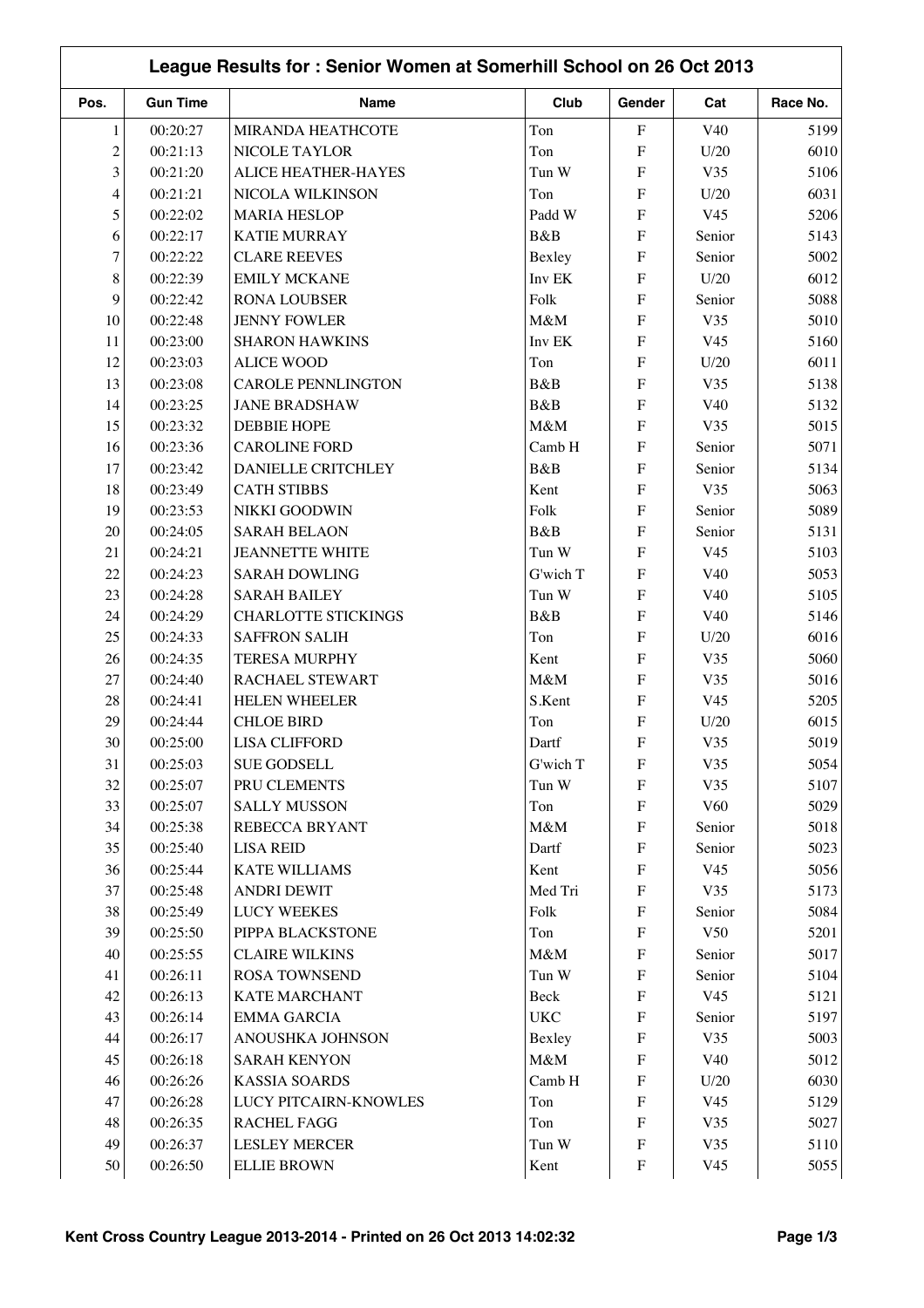| Pos.   | <b>Gun Time</b> | Name                      | Club       | Gender                    | Cat             | Race No. |  |
|--------|-----------------|---------------------------|------------|---------------------------|-----------------|----------|--|
| 51     | 00:26:51        | <b>CAS WRIGHT</b>         | <b>UKC</b> | $\boldsymbol{\mathrm{F}}$ | Senior          | 5166     |  |
| 52     | 00:26:54        | <b>JESSIE HOUGHTON</b>    | <b>UKC</b> | ${\bf F}$                 | Senior          | 5167     |  |
| 53     | 00:27:01        | <b>LORIE PENNER-SOANE</b> | G'wich T   | ${\bf F}$                 | V35             | 5048     |  |
| 54     | 00:27:12        | <b>LOUISA BRYANT</b>      | Ton        | ${\bf F}$                 | U/20            | 6008     |  |
| 55     | 00:27:15        | <b>JILLIAN HOLFORD</b>    | Tun W      | $\overline{F}$            | V40             | 5098     |  |
| 56     | 00:27:17        | <b>JESSICA DANDO</b>      | Dartf      | $\overline{F}$            | Senior          | 5020     |  |
| 57     | 00:27:19        | <b>ESTELLE FENTON</b>     | Ton        | $\overline{F}$            | V50             | 5028     |  |
| 58     | 00:27:26        | <b>ABIGAIL KINGSTON</b>   | B&B        | $\overline{F}$            | Senior          | 5149     |  |
| 59     | 00:27:35        | STEPHANIE WOOD            | Dartf      | ${\bf F}$                 | V <sub>45</sub> | 5025     |  |
| 60     | 00:27:42        | <b>SALLY GEORGE</b>       | I&I        | $\mathbf{F}$              | Senior          | 5037     |  |
| 61     | 00:27:49        | MONICA WHITFIELD          | Camb H     | ${\bf F}$                 | V <sub>45</sub> | 5082     |  |
| 62     | 00:28:03        | <b>SARA HOTHAM</b>        | Inv EK     | ${\bf F}$                 | V35             | 5200     |  |
| 63     | 00:28:05        | <b>CLAIRE AUSTRIDGE</b>   | B&B        | $\overline{F}$            | V <sub>45</sub> | 5147     |  |
| 64     | 00:28:26        | SALLY DAWODU-TALABI       | I&I        | ${\bf F}$                 | V <sub>45</sub> | 5035     |  |
| 65     | 00:28:44        | <b>ZOE PIERSON</b>        | G'wich T   | ${\bf F}$                 | Senior          | 5052     |  |
| 66     | 00:28:45        | NICOLA HOWARD             | Beck       | ${\bf F}$                 | V <sub>45</sub> | 5119     |  |
| 67     | 00:28:55        | <b>AMANDA JUKES</b>       | Ashf AC    | F                         | Senior          | 5204     |  |
| 68     | 00:28:59        | <b>JANE HINNE</b>         | G'wich T   | $\boldsymbol{\mathrm{F}}$ | V50             | 5051     |  |
| 69     | 00:29:00        | <b>LYNNE MORGAN</b>       | Dartf      | ${\bf F}$                 | V35             | 5022     |  |
| 70     | 00:29:21        | <b>ANNE CILIA</b>         | B&B        | $\overline{F}$            | V50             | 5135     |  |
| 71     | 00:29:22        | <b>JACKIE KING</b>        | I&I        | $\overline{F}$            | V40             | 5041     |  |
| 72     | 00:29:27        | <b>HOLLY MARTIN</b>       | Beck       | $\overline{F}$            | Senior          | 5122     |  |
| 73     | 00:29:33        | <b>JANICE MOORKITE</b>    | Inv EK     | ${\bf F}$                 | V <sub>55</sub> | 5195     |  |
| 74     | 00:30:01        | <b>TRACY AMOS</b>         | Folk       | $\overline{F}$            | V <sub>45</sub> | 5091     |  |
| 75     | 00:30:06        | <b>CAROL TSANG</b>        | Tun W      | ${\bf F}$                 | V35             | 5108     |  |
| 76     | 00:30:10        | <b>LOUISE JARROLD</b>     | <b>UKC</b> | ${\bf F}$                 | U/20            | 6022     |  |
| 77     | 00:30:13        | <b>SILVIA FERREIRA</b>    | Kent       | ${\bf F}$                 | V50             | 5165     |  |
|        |                 |                           |            |                           |                 |          |  |
| 78     | 00:30:20        | <b>KATIE BAREFORD</b>     | Bexley     | ${\bf F}$                 | Senior          | 5192     |  |
| 79     | 00:30:37        | <b>JANICE WAND</b>        | Bexley     | ${\bf F}$                 | V <sub>45</sub> | 5005     |  |
| $80\,$ | 00:31:10        | <b>CAROLINE EVANS</b>     | Kent       | ${\bf F}$                 | V50             | 5057     |  |
| 81     | 00:31:16        | <b>ALISON JELLY</b>       | Folk       | ${\bf F}$                 | V <sub>55</sub> | 5097     |  |
| 82     | 00:31:27        | <b>REBECCA HARRIS</b>     | Bexley     | ${\bf F}$                 | Senior          | 5189     |  |
| 83     | 00:31:30        | ANGELA SAUNDERS           | Folk       | $\boldsymbol{\mathrm{F}}$ | Senior          | 5087     |  |
| 84     | 00:31:59        | <b>JANNET RICKETTS</b>    | Kent       | $\boldsymbol{\mathrm{F}}$ | V40             | 5066     |  |
| 85     | 00:32:00        | <b>HELEN FOOKS</b>        | I&I        | ${\bf F}$                 | V40             | 5036     |  |
| 86     | 00:32:02        | RHIANNON STOKES           | G'wich T   | ${\bf F}$                 | Senior          | 5045     |  |
| 87     | 00:32:19        | <b>SUSAN EDWARDS</b>      | Camb H     | $\boldsymbol{\mathrm{F}}$ | V <sub>55</sub> | 5070     |  |
| $88\,$ | 00:32:24        | <b>NADJA BROUWER</b>      | G'wich T   | ${\bf F}$                 | Senior          | 5202     |  |
| 89     | 00:32:29        | <b>TINA EKE</b>           | Folk       | ${\bf F}$                 | V50             | 5095     |  |
| 90     | 00:32:44        | <b>GEMMA RICHARDSON</b>   | Tun W      | ${\bf F}$                 | Senior          | 5102     |  |
| 91     | 00:32:51        | MARIA MACDONALD           | Camb H     | ${\bf F}$                 | V <sub>60</sub> | 5075     |  |
| 92     | 00:32:58        | <b>EMMALONG</b>           | Folk       | $\boldsymbol{\mathrm{F}}$ | V <sub>45</sub> | 5203     |  |
| 93     | 00:33:43        | <b>TRACEY STONE</b>       | Bexley     | ${\bf F}$                 | V40             | 5188     |  |
| 94     | 00:34:45        | <b>KATIE GOUGH</b>        | <b>UKC</b> | ${\bf F}$                 | U/20            | 6023     |  |
| 95     | 00:34:50        | <b>JOANNE ROE</b>         | Bexley     | ${\bf F}$                 | V <sub>45</sub> | 5184     |  |
| 96     | 00:34:50        | <b>BETTY FEREBEE</b>      | Bexley     | $\boldsymbol{\mathrm{F}}$ | V <sub>45</sub> | 5171     |  |
| 97     | 00:35:16        | <b>GUNA SHEILDS</b>       | Tun W      | $\boldsymbol{\mathrm{F}}$ | V40             | 5113     |  |
| 98     | 00:35:35        | <b>CLAIRE WARD</b>        | I&I        | $\boldsymbol{\mathrm{F}}$ | V <sub>45</sub> | 5044     |  |
| 99     | 00:35:42        | WENDY SOMOGYI             | Bexley     | $\boldsymbol{\mathrm{F}}$ | V <sub>45</sub> | 5006     |  |
| 100    | 00:35:50        | <b>VIVIENNE GREIG</b>     | Beck       | ${\bf F}$                 | V50             | 5118     |  |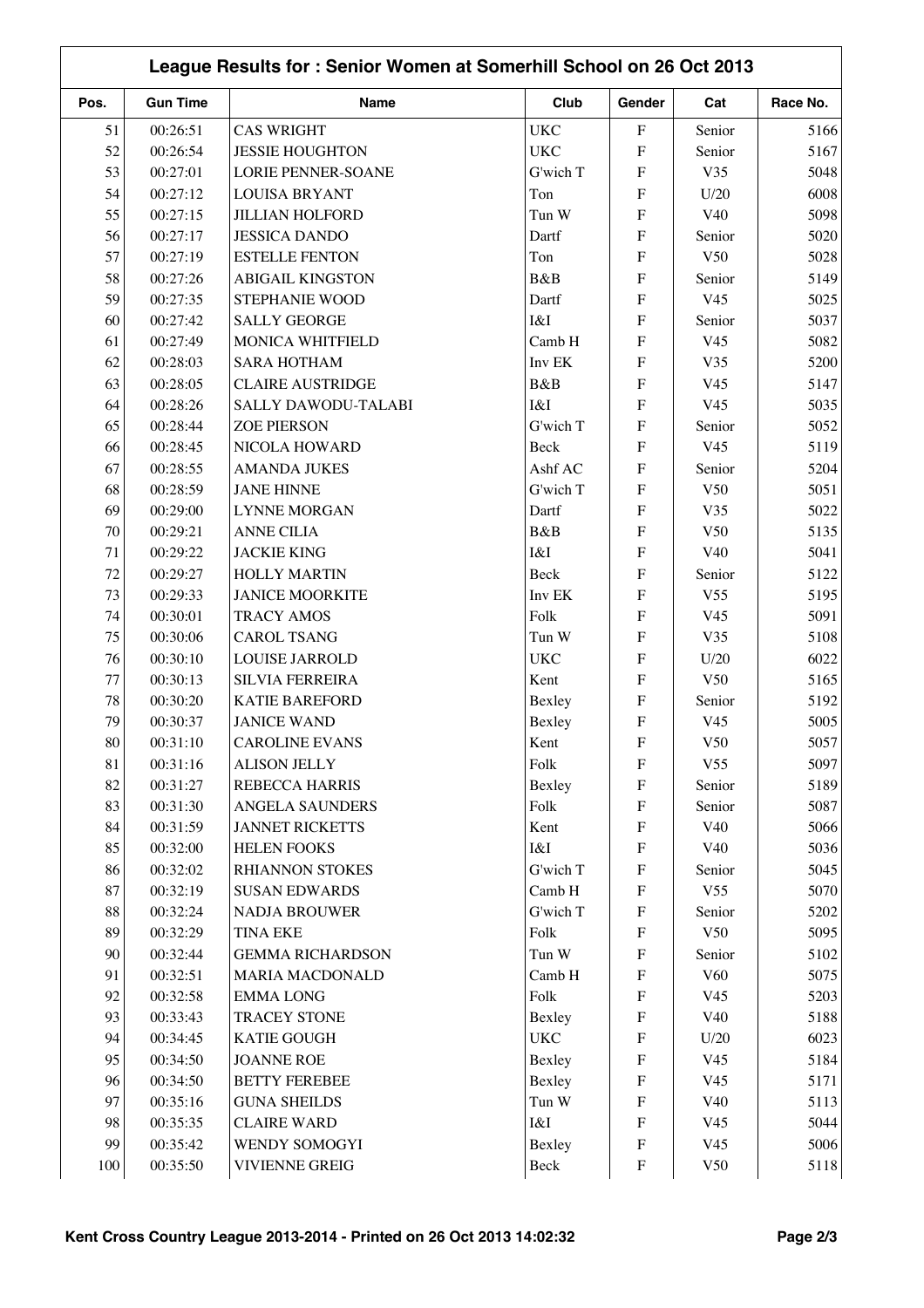| League Results for: Senior Women at Somerhill School on 26 Oct 2013 |                       |        |        |                 |          |  |  |
|---------------------------------------------------------------------|-----------------------|--------|--------|-----------------|----------|--|--|
| <b>Gun Time</b>                                                     | <b>Name</b>           | Club   | Gender | Cat             | Race No. |  |  |
| 00:38:04                                                            | <b>JAN JONES</b>      | Bexley | F      | V <sub>50</sub> | 5185     |  |  |
| 00:41:29                                                            | <b>LOUISE STAPLEY</b> | I&I    | F      | Senior          | 5043     |  |  |
| 00:41:52                                                            | <b>JEANETTE GILES</b> | I&I    | F      | V70             | 5038     |  |  |
|                                                                     |                       |        |        |                 |          |  |  |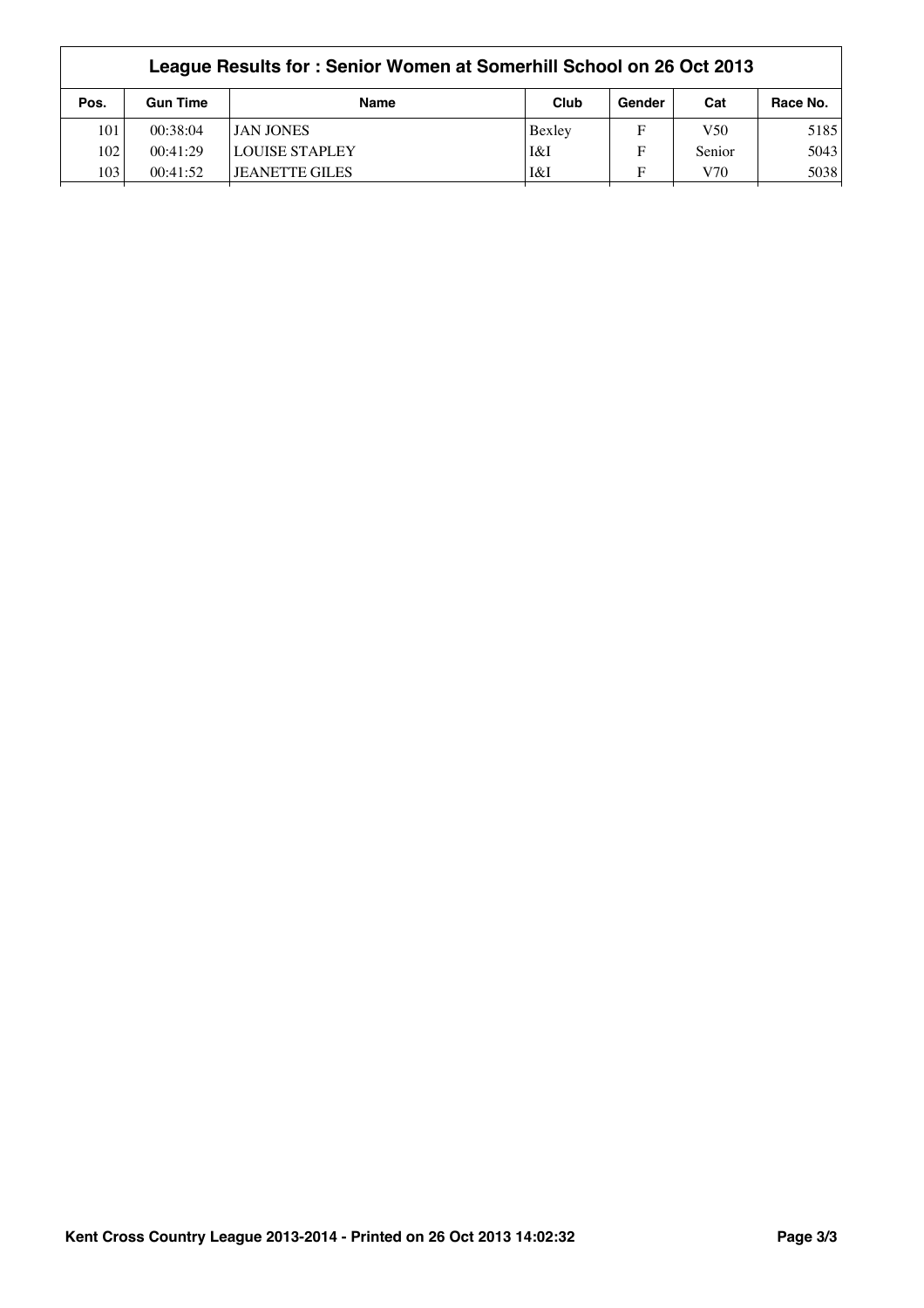| League Results for: Senior Men at Somerhill School on 26 Oct 2013 |                 |                           |            |             |                 |          |
|-------------------------------------------------------------------|-----------------|---------------------------|------------|-------------|-----------------|----------|
| Pos.                                                              | <b>Gun Time</b> | <b>Name</b>               | Club       | Gender      | Cat             | Race No. |
| 1                                                                 | 00:33:57        | MICHAEL COLEMAN           | S.Kent     | $\mathbf M$ | Senior          | 286      |
| $\overline{c}$                                                    | 00:34:00        | <b>ADAM WRIGHT</b>        | Camb H     | $\mathbf M$ | U/20            | 347      |
| 3                                                                 | 00:34:10        | TOM COLLINS               | M&M        | $\mathbf M$ | Senior          |          |
| $\overline{\mathcal{L}}$                                          | 00:35:07        | <b>MAX NICHOLLS</b>       | Ton        | $\mathbf M$ | U/20            | 1020     |
| 5                                                                 | 00:35:43        | <b>ALEX GIBBINS</b>       | B&B        | $\mathbf M$ | Senior          | 295      |
| 6                                                                 | 00:35:44        | <b>TOM COX</b>            | Ton        | $\mathbf M$ | Senior          | 235      |
| 7                                                                 | 00:35:52        | <b>TIM CORBY</b>          | Inv EK     | $\mathbf M$ | Senior          | 250      |
| $\,$ 8 $\,$                                                       | 00:36:06        | <b>MARK WILKINS</b>       | M&M        | M           | Senior          |          |
| 9                                                                 | 00:36:31        | THOMAS WRIGHT             | Bexley     | $\mathbf M$ | U/20            | 1010     |
| 10                                                                | 00:36:52        | WILLIAM SOMOGYI           | Bexley     | $\mathbf M$ | U/20            | 1004     |
| 11                                                                | 00:37:05        | <b>ROSS BRADEN</b>        | <b>UKC</b> | M           | Senior          | 264      |
| 12                                                                | 00:37:07        | <b>JIM ADDISON</b>        | Beck       | $\mathbf M$ | V40             | 210      |
| 13                                                                | 00:37:10        | <b>CHRIS WYLES</b>        | N Elth     | $\mathbf M$ | Senior          | 373      |
| 14                                                                | 00:37:11        | <b>GRAEME SAKER</b>       | Ton        | $\mathbf M$ | V50             | 52       |
| 15                                                                | 00:37:14        | <b>BARRY ROYDEN</b>       | M&M        | M           | V <sub>45</sub> | 9        |
| 16                                                                | 00:37:15        | <b>JAMES GORDON</b>       | Camb H     | $\mathbf M$ | Senior          | 86       |
| 17                                                                | 00:37:29        | <b>BEN COCKBURN</b>       | B&B        | $\mathbf M$ | Senior          | 374      |
| 18                                                                | 00:37:30        | <b>ANDREW FLETCHER</b>    | Folk       | $\mathbf M$ | Senior          | 134      |
| 19                                                                | 00:37:33        | <b>ANDY PICKETT</b>       | Dartf      | $\mathbf M$ | Senior          | 193      |
| 20                                                                | 00:37:36        | RICHARD TOMLINSON         | M&M        | $\mathbf M$ | V <sub>45</sub> | 19       |
| 21                                                                | 00:38:11        | WILLIAM RUIZ              | B&B        | $\mathbf M$ | U/20            | 303      |
| 22                                                                | 00:38:16        | <b>STEVE O'BRIEN</b>      | Folk       | $\mathbf M$ | Senior          | 135      |
| 23                                                                | 00:38:19        | <b>JAMIE BRYANT</b>       | Ton        | M           | U/20            | 1054     |
| 24                                                                | 00:38:23        | ROBERT JACKAMAN           | Camb H     | M           | Senior          | 379      |
| 25                                                                | 00:38:33        | <b>ANDREJS SAFARS</b>     | M&M        | $\mathbf M$ | Senior          | 10       |
| 26                                                                | 00:38:43        | <b>CHRIS WOLTON</b>       | Tun W      | M           | Senior          | 371      |
| 27                                                                | 00:38:45        | <b>DANIEL JACKSON</b>     | <b>UKC</b> | M           | Senior          | 259      |
| 28                                                                | 00:38:46        | <b>TIM ERSKINE</b>        | M'stone    | M           | Senior          | 237      |
| 29                                                                | 00:38:57        | <b>STEVEN GROOM</b>       | Camb H     | $\mathbf M$ | Senior          | 104      |
| $30\,$                                                            | 00:39:05        | DAVE MCKINLAY             | B&B        | M           | Senior          | 297      |
| 31                                                                | 00:39:07        | <b>ANDREW RAYNER</b>      | B&B        | M           | Senior          | 298      |
| 32                                                                | 00:39:16        | <b>MARK CHAMPION</b>      | I&I        | M           | V <sub>45</sub> | 63       |
| 33                                                                | 00:39:23        | <b>STUART SHIELDS</b>     | Tun W      | M           | V40             | 179      |
| 34                                                                | 00:39:25        | DANIEL BENTLEY-GOULDSTONE | Beck       | M           | Senior          | 213      |
| 35                                                                | 00:39:27        | PAUL HASLER               | Padd W     | M           | V40             | 337      |
| 36                                                                | 00:39:29        | <b>MARK PENNY</b>         | Camb H     | M           | Senior          | 95       |
| 37                                                                | 00:39:32        | ANDREW SHERIDAN           | Camb H     | M           | Senior          | 361      |
| $38\,$                                                            | 00:39:36        | <b>JAMES RIDGER</b>       | Padd W     | M           | Senior          | 368      |
| 39                                                                | 00:39:37        | <b>SIMON CULVER</b>       | Beck       | $\mathbf M$ | Senior          | 216      |
| 40                                                                | 00:39:38        | NICK VARLEY               | Dartf      | $\mathbf M$ | V40             | 200      |
| 41                                                                | 00:39:40        | STEPHEN THROSSELL         | Larkf      | M           | V40             | 320      |
| 42                                                                | 00:39:49        | <b>JON VINTER</b>         | B&B        | $\mathbf M$ | Senior          | 299      |
| 43                                                                | 00:39:52        | TOM MOSELEY               | Beck       | $\mathbf M$ | Senior          | 226      |
| 44                                                                | 00:39:55        | PETE HANLEY               | M&M        | M           | Senior          | 21       |
| 45                                                                | 00:40:00        | <b>CRAIG SHARP</b>        | Dartf      | M           | Senior          | 197      |
| 46                                                                | 00:40:11        | <b>AARON HUGHES</b>       | M'stone    | $\mathbf M$ | V40             | 238      |
| 47                                                                | 00:40:19        | NIGEL LING                | Dartf RR   | $\mathbf M$ | Senior          | 241      |
| 48                                                                | 00:40:39        | <b>TONY DUREY</b>         | Dartf      | M           | V50             | 189      |
| 49                                                                | 00:40:44        | <b>KEVIN NEWMAN</b>       | Folk       | M           | Senior          | 132      |
| 50                                                                | 00:40:59        | DANIEL WALSH              | I&I        | M           | Senior          | 79       |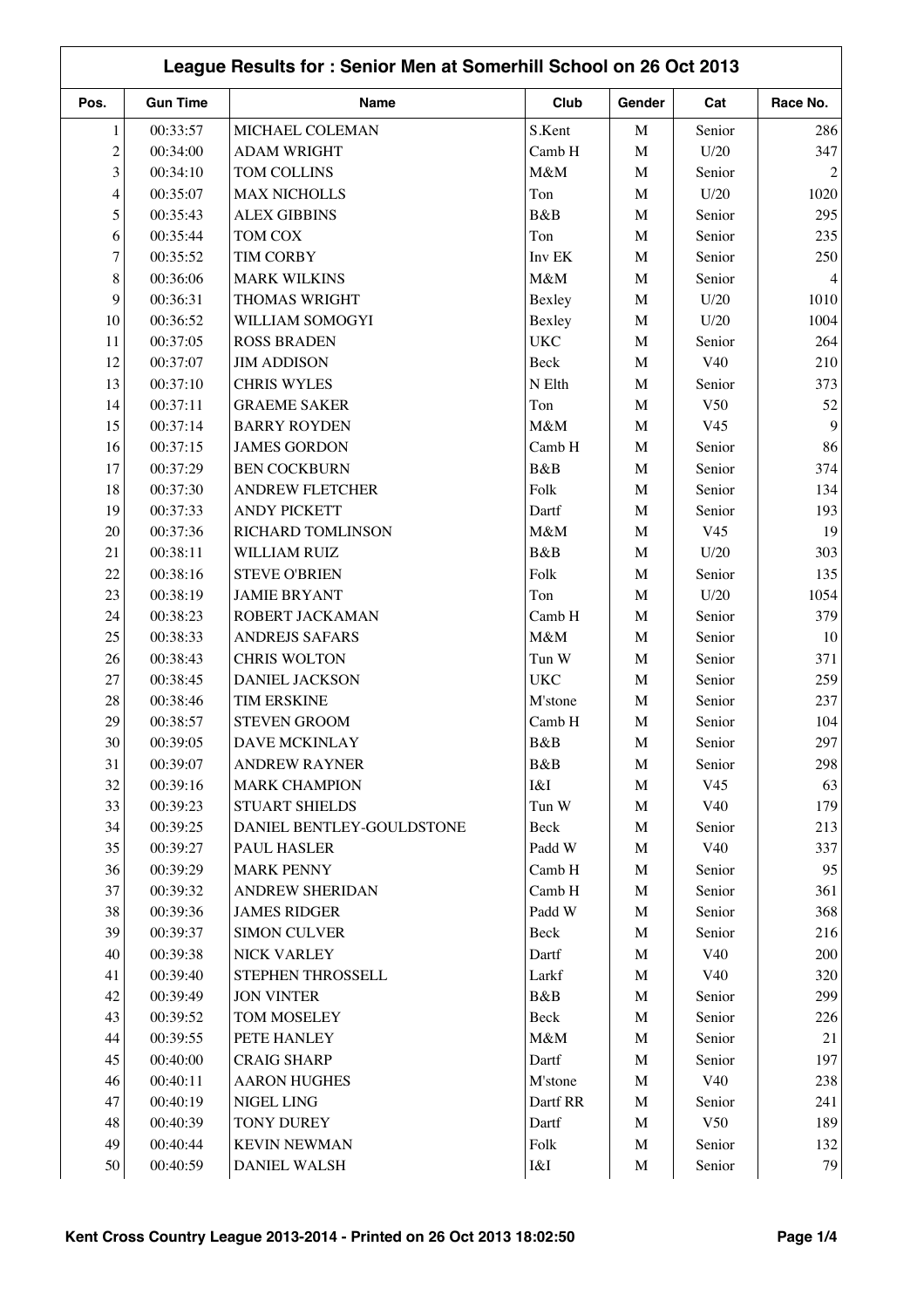|      |                 |                         | League Results for: Senior Men at Somerhill School on 26 Oct 2013 |             |                 |          |
|------|-----------------|-------------------------|-------------------------------------------------------------------|-------------|-----------------|----------|
| Pos. | <b>Gun Time</b> | Name                    | Club                                                              | Gender      | Cat             | Race No. |
| 51   | 00:41:06        | <b>MARTIN TAYLOR</b>    | Padd W                                                            | M           | V <sub>40</sub> | 372      |
| 52   | 00:41:12        | <b>MICK DENNIS</b>      | Folk                                                              | $\mathbf M$ | V40             | 138      |
| 53   | 00:41:21        | <b>NEIL AYRTON</b>      | B&B                                                               | M           | V50             | 366      |
| 54   | 00:41:22        | PAUL SPARKS             | M&M                                                               | M           | V <sub>45</sub> | 122      |
| 55   | 00:41:25        | <b>NICK SLADE</b>       | M&M                                                               | M           | Senior          | 11       |
| 56   | 00:41:30        | <b>SIMON WHITAKER</b>   | Tun W                                                             | M           | V <sub>45</sub> | 185      |
| 57   | 00:41:35        | STUART WATERMAN         | Dartf                                                             | M           | Senior          | 192      |
| 58   | 00:41:40        | <b>SHANE DONNELLY</b>   | M'stone                                                           | M           | Senior          | 359      |
| 59   | 00:41:40        | <b>DAVID RATCLIFFE</b>  | M&M                                                               | M           | Senior          |          |
| 60   | 00:41:42        | <b>KEVIN WILLIAMS</b>   | Ashf AC                                                           | M           | V50             | 307      |
| 61   | 00:41:47        | <b>ANDREW DAY</b>       | Padd W                                                            | M           | V40             | 369      |
| 62   | 00:41:50        | <b>ANDREW ARCHER</b>    | I&I                                                               | $\mathbf M$ | V40             | 60       |
| 63   | 00:41:54        | <b>JOHN BRASIER</b>     | S.Kent                                                            | M           | Senior          | 288      |
| 64   | 00:41:55        | <b>JAMES BROOKE</b>     | Inv EK                                                            | M           | Senior          | 255      |
| 65   | 00:41:56        | <b>MATT HARVEY</b>      | Ton                                                               | M           | Senior          | 42       |
| 66   | 00:41:58        | <b>OLLIE HATTON</b>     | Dartf RR                                                          | M           | Senior          | 377      |
| 67   | 00:42:01        | <b>TOM RALPH</b>        | G'wich T                                                          | M           | Senior          | 121      |
| 68   | 00:42:06        | <b>SIMON NEVILLE</b>    | G'wich T                                                          | M           | V50             | 110      |
| 69   | 00:42:07        | ROBERT WHITTAKER        | Inv EK                                                            | M           | V <sub>50</sub> | 253      |
| 70   | 00:42:12        | <b>ANDREW MEAD</b>      | S'oaks AC                                                         | M           | V40             | 149      |
| 71   | 00:42:14        | DARYL PALFREY           | Tun W                                                             | M           | V <sub>45</sub> | 173      |
| 72   | 00:42:22        | <b>EDWARD STEELE</b>    | Tun W                                                             | M           | Senior          | 334      |
| 73   | 00:42:25        | <b>BRUCE SANDELL</b>    | Tun W                                                             | M           | V40             | 177      |
| 74   | 00:42:26        | <b>MATTHEW CLEMENTS</b> | Tun W                                                             | M           | V40             | 156      |
| 75   | 00:42:29        | <b>MARK COATES</b>      | Ton                                                               | M           | U/20            | 1013     |
| 76   | 00:42:42        | <b>ANDY WOOD</b>        | Ton                                                               | M           | V50             | 59       |
| 77   | 00:42:47        | <b>GLEN ABEL</b>        | S.Kent                                                            | M           | V40             | 290      |
| 78   | 00:42:49        | <b>JOE CUMBERLAND</b>   | I&I                                                               | M           | Senior          | 66       |
| 79   | 00:42:51        | <b>DEREK GEORGE</b>     | I&I                                                               | M           | V40             | 70       |
|      |                 |                         |                                                                   |             |                 |          |
| 80   | 00:42:58        | CHRIS DESMOND           | S'oaks AC                                                         | M           | V50             | 147      |
| 81   | 00:43:08        | ROBBIE HOLT             | <b>UKC</b>                                                        | M           | Senior          | 353      |
| 82   | 00:43:12        | ADAM FEATHERSTONE       | Med Tri                                                           | M           | V40             | 280      |
| 83   | 00:43:15        | <b>GORDON FORREST</b>   | Med Tri                                                           | M           | Senior          | 282      |
| 84   | 00:43:21        | <b>ADAM TANNER</b>      | G'wich T                                                          | $\mathbf M$ | Senior          | 111      |
| 85   | 00:43:21        | WILFREDO CHILLITUPA     | I&I                                                               | $\mathbf M$ | Senior          | 64       |
| 86   | 00:43:24        | DAVE SMYTH              | Folk                                                              | $\mathbf M$ | V <sub>55</sub> | 143      |
| 87   | 00:43:26        | <b>MAARTEN FADDEGON</b> | <b>UKC</b>                                                        | M           | Senior          | 262      |
| 88   | 00:43:31        | MARK PITCAIRN-KNOWLES   | Ton                                                               | $\mathbf M$ | V <sub>45</sub> | 49       |
| 89   | 00:43:41        | <b>GARETH WILLIAMS</b>  | M&M                                                               | M           | V <sub>45</sub> | 23       |
| 90   | 00:43:43        | <b>CLEM DIXON</b>       | Camb H                                                            | $\mathbf M$ | V50             | 81       |
| 91   | 00:43:45        | <b>GEORGE BRODIE</b>    | <b>UKC</b>                                                        | M           | U/20            | 1052     |
| 92   | 00:43:49        | <b>TERRY ROFFEY</b>     | Bexley                                                            | M           | Senior          | 24       |
| 93   | 00:43:58        | <b>JUSTIN LANE</b>      | $M\&M$                                                            | $\mathbf M$ | Senior          | 125      |
| 94   | 00:44:00        | <b>TONY PIPER</b>       | Dartf RR                                                          | M           | V <sub>45</sub> | 364      |
| 95   | 00:44:01        | <b>DEAN RATCLIFFE</b>   | Med Tri                                                           | M           | V <sub>45</sub> | 277      |
| 96   | 00:44:06        | <b>CHRIS LYDON</b>      | Beck                                                              | M           | V <sub>50</sub> | 224      |
| 97   | 00:44:15        | <b>ROBERT FURSEY</b>    | $M\&M$                                                            | M           | V <sub>50</sub> | 15       |
| 98   | 00:44:17        | WILLIAM SMITH           | S.Kent                                                            | M           | Senior          | 287      |
| 99   | 00:44:21        | <b>ANDREW EAMES</b>     | Beck                                                              | $\mathbf M$ | Senior          | 217      |
| 100  | 00:44:22        | MICHAEL TULL            | Tun W                                                             | $\mathbf M$ | V <sub>45</sub> | 376      |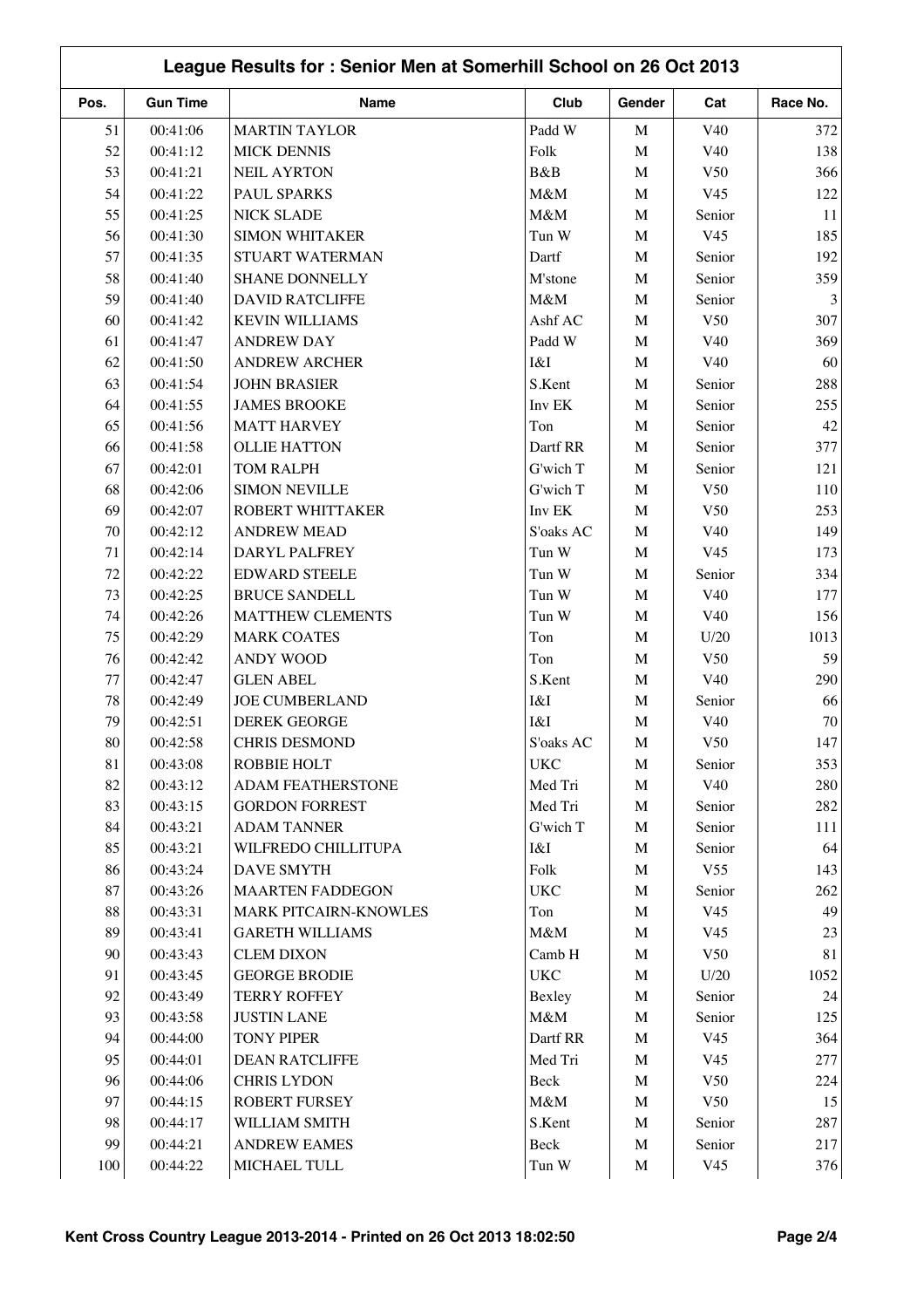| League Results for: Senior Men at Somerhill School on 26 Oct 2013 |                      |                                   |              |             |                 |          |
|-------------------------------------------------------------------|----------------------|-----------------------------------|--------------|-------------|-----------------|----------|
| Pos.                                                              | <b>Gun Time</b>      | Name                              | Club         | Gender      | Cat             | Race No. |
| 101                                                               | 00:44:27             | <b>GARY HUGHES</b>                | M&M          | $\mathbf M$ | Senior          | 123      |
| 102                                                               | 00:44:31             | <b>MARTIN JENNER</b>              | Bexley       | $\mathbf M$ | Senior          | 25       |
| 103                                                               | 00:44:33             | <b>EDWARD SIMPSON</b>             | G'wich T     | $\mathbf M$ | V <sub>45</sub> | 112      |
| 104                                                               | 00:44:36             | <b>ANDY TUCKER</b>                | B&B          | M           | V <sub>45</sub> | 367      |
| 105                                                               | 00:44:39             | <b>MARK CROSS</b>                 | Camb H       | $\mathbf M$ | V <sub>55</sub> | 98       |
| 106                                                               | 00:44:43             | <b>STEVE WOODRUFFE</b>            | Tun W        | $\mathbf M$ | V50             | 187      |
| 107                                                               | 00:44:45             | <b>SIMON HOWDEN</b>               | Tun W        | $\mathbf M$ | V40             | 162      |
| 108                                                               | 00:44:52             | <b>DAVE FARREL</b>                | Dartf RR     | M           | V <sub>55</sub> | 245      |
| 109                                                               | 00:44:55             | NICHOLAS LEE                      | Ton          | $\mathbf M$ | V50             | 44       |
| 110                                                               | 00:45:03             | <b>JOE PARSONS</b>                | S'oaks AC    | $\mathbf M$ | Senior          | 380      |
| 111                                                               | 00:45:20             | PAUL BROWN                        | <b>UKC</b>   | M           | Senior          | 354      |
| 112                                                               | 00:45:28             | <b>MATT PRIOR</b>                 | <b>UKC</b>   | M           | U/20            | 1044     |
| 113                                                               | 00:45:31             | <b>CHRIS EGGLETON</b>             | G'wich T     | $\mathbf M$ | Senior          | 107      |
| 114                                                               | 00:45:37             | <b>GRAHAM MAYNARD</b>             | Camb H       | $\mathbf M$ | V50             | 82       |
| 115                                                               | 00:45:40             | <b>STEVE BARNFIELD</b>            | Tun W        | $\mathbf M$ | V <sub>60</sub> | 370      |
| 116                                                               | 00:45:45             | <b>ADRIAN MOODY</b>               | M&M          | $\mathbf M$ | V50             | 17       |
| 117                                                               | 00:45:50             | <b>ANDREW NOBLE</b>               | Folk         | $\mathbf M$ | V <sub>45</sub> | 137      |
| 118                                                               | 00:45:54             | <b>ALAN COLLARD</b>               | Tun W        | $\mathbf M$ | V <sub>45</sub> | 157      |
| 119                                                               | 00:46:12             | <b>RICH HALL</b>                  | B&B          | $\mathbf M$ | Senior          | 296      |
| 120                                                               | 00:46:39             | <b>CASPER MORRIS</b>              | Tun W        | $\mathbf M$ | V40             | 170      |
| 121                                                               | 00:46:42             | TOM WITKOWICZ                     | M&M          | $\mathbf M$ | Senior          | 14       |
| 122                                                               | 00:46:45             | <b>CARL GARDNER</b>               | Dartf        | M           | Senior          | 342      |
| 123                                                               | 00:46:52             | <b>JON FISH</b>                   | Bexley       | $\mathbf M$ | Senior          | 330      |
| 124                                                               | 00:46:55             | <b>COLIN WATER</b>                | Med Tri      | M           | V40             | 275      |
| 125                                                               | 00:46:58             | <b>CHARLES POPE</b>               | Tun W        | $\mathbf M$ | V <sub>45</sub> | 174      |
| 126                                                               | 00:47:00             | PAUL FLETCHER                     | Beck         | M           | V40             | 219      |
| 127                                                               | 00:47:07             | <b>GARY SHAW</b>                  | G'wich T     | M           | V <sub>45</sub> | 363      |
| 128                                                               | 00:47:15             | STEVEN JACKSON                    | <b>UKC</b>   | $\mathbf M$ | Senior          | 261      |
| 129                                                               | 00:47:16             | <b>CHARLES WHITMORE</b>           | Ton          | M           | V <sub>50</sub> | 57       |
| 130                                                               | 00:47:21             | <b>DAVID SINGER</b>               | G'wich T     | M           | Senior          | 116      |
|                                                                   | 00:47:21             | TIM ORR                           | Dartf        | M           | V <sub>55</sub> | 190      |
| 131<br>132                                                        | 00:47:40             | <b>MARK SCHOFIELD</b>             | Ton          | M           | V <sub>45</sub> | 53       |
| 133                                                               | 00:47:55             | <b>NEIL SMITH</b>                 | G'wich T     | M           | Senior          | 108      |
| 134                                                               | 00:48:04             | <b>BEN CALASCIONE</b>             | Beck         | M           | V40             | 214      |
| 135                                                               | 00:48:15             | LUKE WAKEFIELD                    | <b>UKC</b>   | M           | U/20            | 1043     |
| 136                                                               | 00:48:17             | <b>JAMES MAITLAND</b>             | Ton          | M           | V <sub>55</sub> | 45       |
| 137                                                               | 00:48:18             | ALLAN WOODHOUSE                   | G'wich T     | M           | Senior          | 351      |
| 138                                                               | 00:48:23             | <b>MARK ELLISON</b>               | B&B          | M           | V50             | 365      |
| 139                                                               |                      |                                   | Inv EK       |             | V <sub>45</sub> | 254      |
| 140                                                               | 00:48:38             | MICHAEL GALLYER-BARNETT           |              | M           |                 |          |
| 141                                                               | 00:48:43<br>00:49:04 | <b>SCOTT SHURMER</b><br>PAUL HALE | Larkf<br>Ton | M           | V40<br>V40      | 326      |
|                                                                   | 00:49:09             | <b>HENRY LEWIS</b>                |              | M           |                 | 236      |
| 142                                                               |                      |                                   | Beck         | M           | Senior          | 223      |
| 143                                                               | 00:49:30             | <b>GARY WRIGHT</b>                | Bexley       | M           | V40             | 360      |
| 144                                                               | 00:49:34             | <b>DUNCAN RALPH</b>               | Ton          | M           | V <sub>45</sub> | 50       |
| 145                                                               | 00:49:37             | <b>CHRIS HERON</b>                | <b>UKC</b>   | M           | Senior          | 268      |
| 146                                                               | 00:50:03             | <b>DARREN CREW</b>                | Folk         | M           | V40             | 362      |
| 147                                                               | 00:50:27             | <b>JIM KIRKLAND</b>               | G'wich T     | M           | V <sub>55</sub> | 106      |
| 148                                                               | 00:50:35             | <b>STEVE ELLIOTT</b>              | Beck         | M           | V50             | 218      |
| 149                                                               | 00:50:39             | THOMAS JACKSON                    | <b>UKC</b>   | M           | Senior          | 260      |
| 150                                                               | 00:50:40             | IAN MARSHALL                      | Camb H       | M           | V65             | 91       |